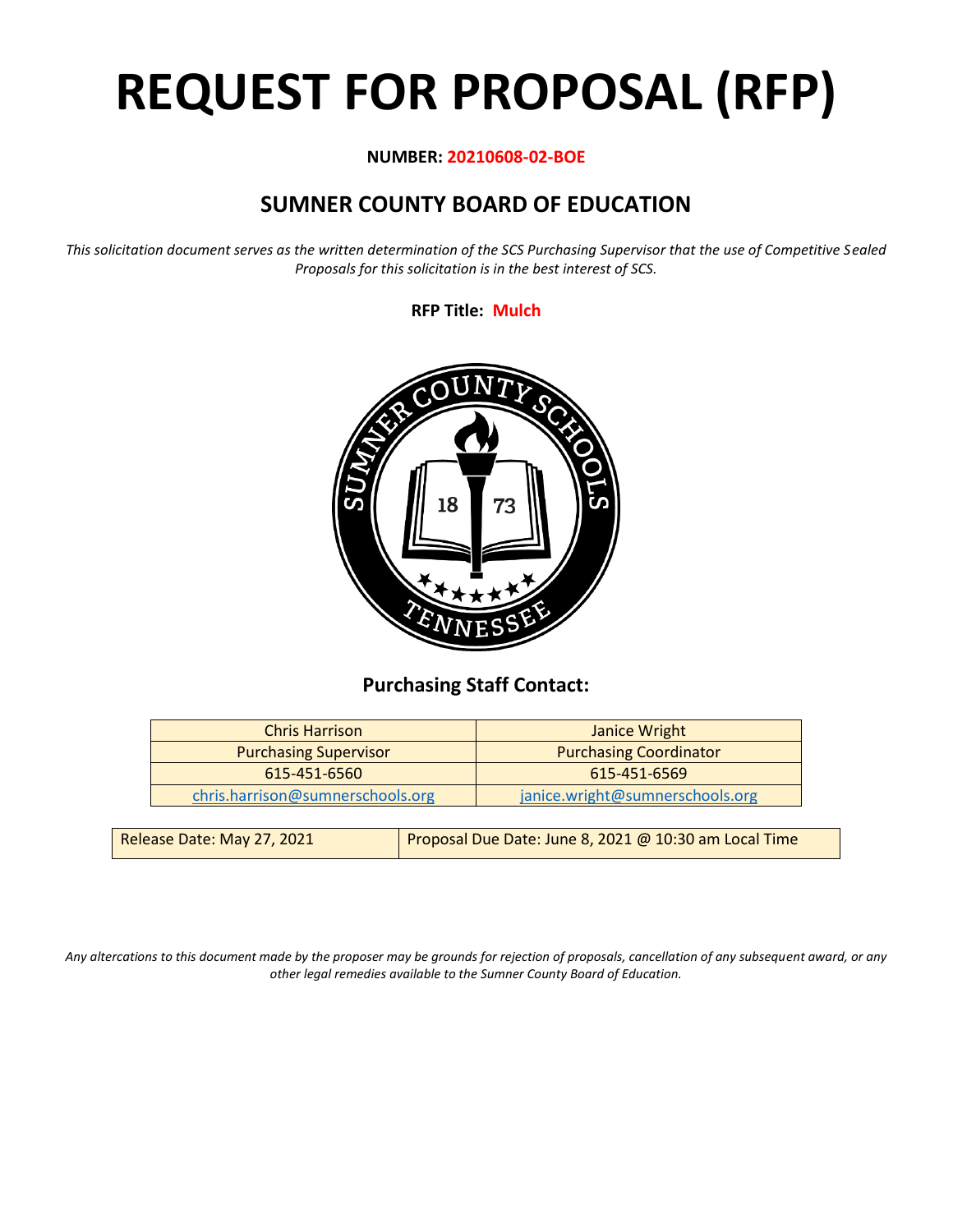# **NOTICE TO PROPOSERS**

There may be one or more amendments to this RFP. In order to receive communication for any such amendments issued specifically to this RFP, the proposer must provide a Notice of Intent to Propose to the Sumner County Board of Education (SCS) Purchasing Department. The proposer must utilize this form when submitting notice. The notice may be sent by email to: Purchasing Office, purchasing@sumnerschools.org. SCS will send amendments only to those proposers which complete and return this information in a timely manner.

| <b>RFP Number:</b>      | 20210608-02-BOE Mulch |
|-------------------------|-----------------------|
| Company Name:           |                       |
| <b>Mailing Address:</b> |                       |
|                         |                       |
|                         |                       |
| Phone Number:           |                       |
| <b>Contact Person:</b>  |                       |
| <b>Email Address:</b>   |                       |
|                         |                       |
| Authorized Signature    |                       |
| <b>Printed Name</b>     |                       |
| Date                    |                       |

Emailed amendments will be sent in a Microsoft Word (Office for Windows) or Portable Document Format (pdf) format. Any alterations to the document made by the proposer may be grounds for rejection of proposal, cancellation of any subsequent award or any other legal remedies available to the Sumner County Board of Education.

Amendments will also be posted on the SCS website **https://sumnerschools.org/index.php/current-bids-and-rfps** and attached to the solicitation listing as a PDF or WORD file. Check the particular solicitation on the Current Bids and RFPs webpage for any posted amendments.

By completing and returning this form, the Proposer has expressed its intent to provide a proposal for **20210608-02-BOE Mulch**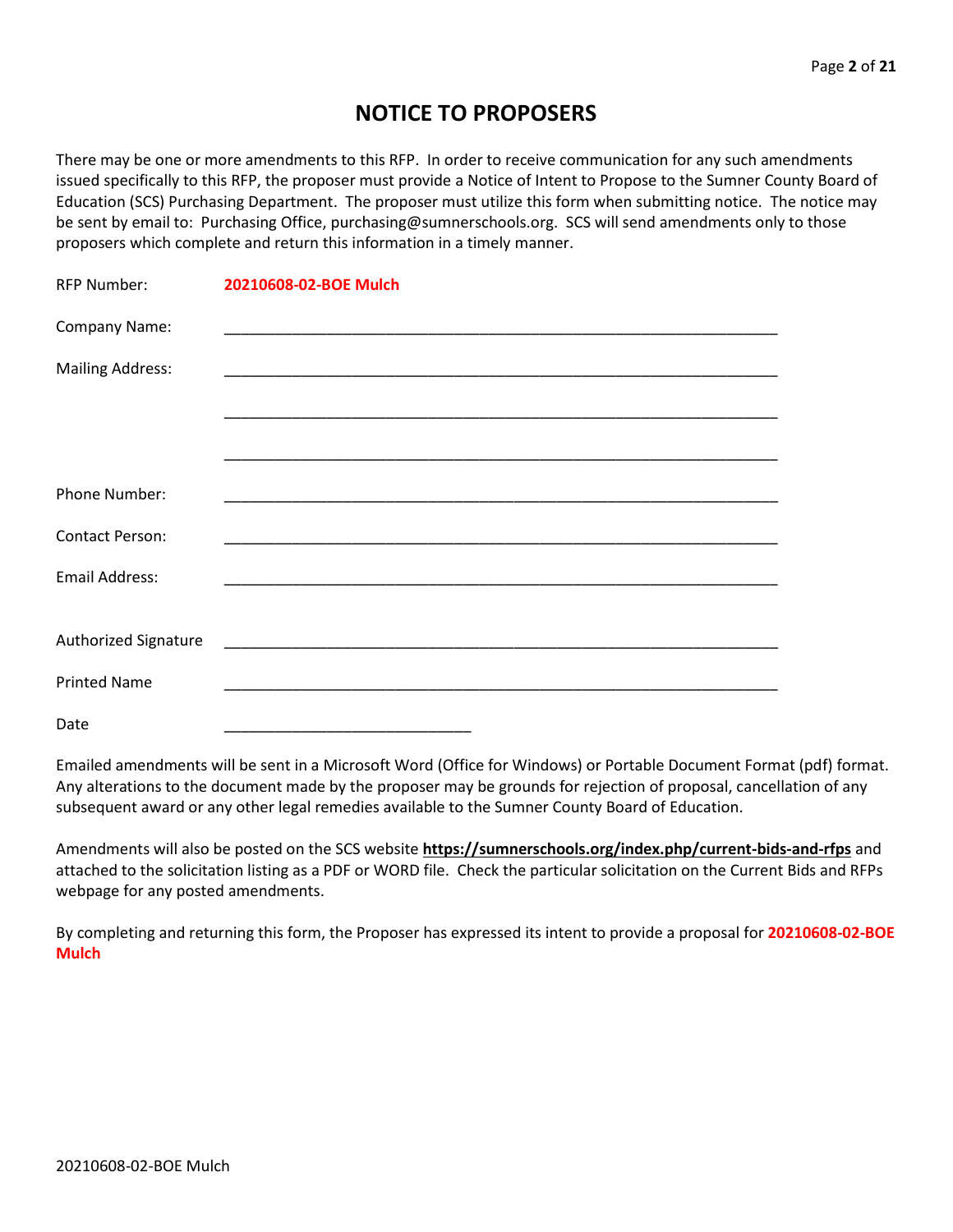# **TABLE OF CONTENTS**

- 1. Introduction/Overview
	- 1.1. Purpose
	- 1.2. Contact Information
- 2. Requirements
	- 2.1. Scope of Work/Specifications
	- 2.2. Contactor Obligations
- 3. Source Selection and Contract Award
- 4. Schedule of Events
- 5. Instructions for Proposal
	- 5.1. Required Forms
	- 5.2. New Vendors
	- 5.3. Acknowledgement of Insurance Requirements
	- 5.4. Clarification and Interpretation of RFP
	- 5.5. Proposal Package
	- 5.6. Delivery of Proposals
	- 5.7. Evaluation of Proposals
	- 5.8. Request for Clarification of Proposals
	- 5.9. Protests
- 6. Attachments
	- 6.1. Contact Information
	- 6.2. Bid Form/Certification
	- 6.3. References
	- 6.4. Certification of Non-Collusion & Debarment or Suspension
	- 6.5. Attestation Re Personnel
	- 6.6. Drug Free Workplace Affidavit
	- 6.7. IRS Form W-9
		- \**An online, fillable version can be found at https://www.irs.gov/pub/irs-pdf/fw9.pdf*
	- 6.8. Standard Terms & Conditions
	- 6.9. Vendor Checklist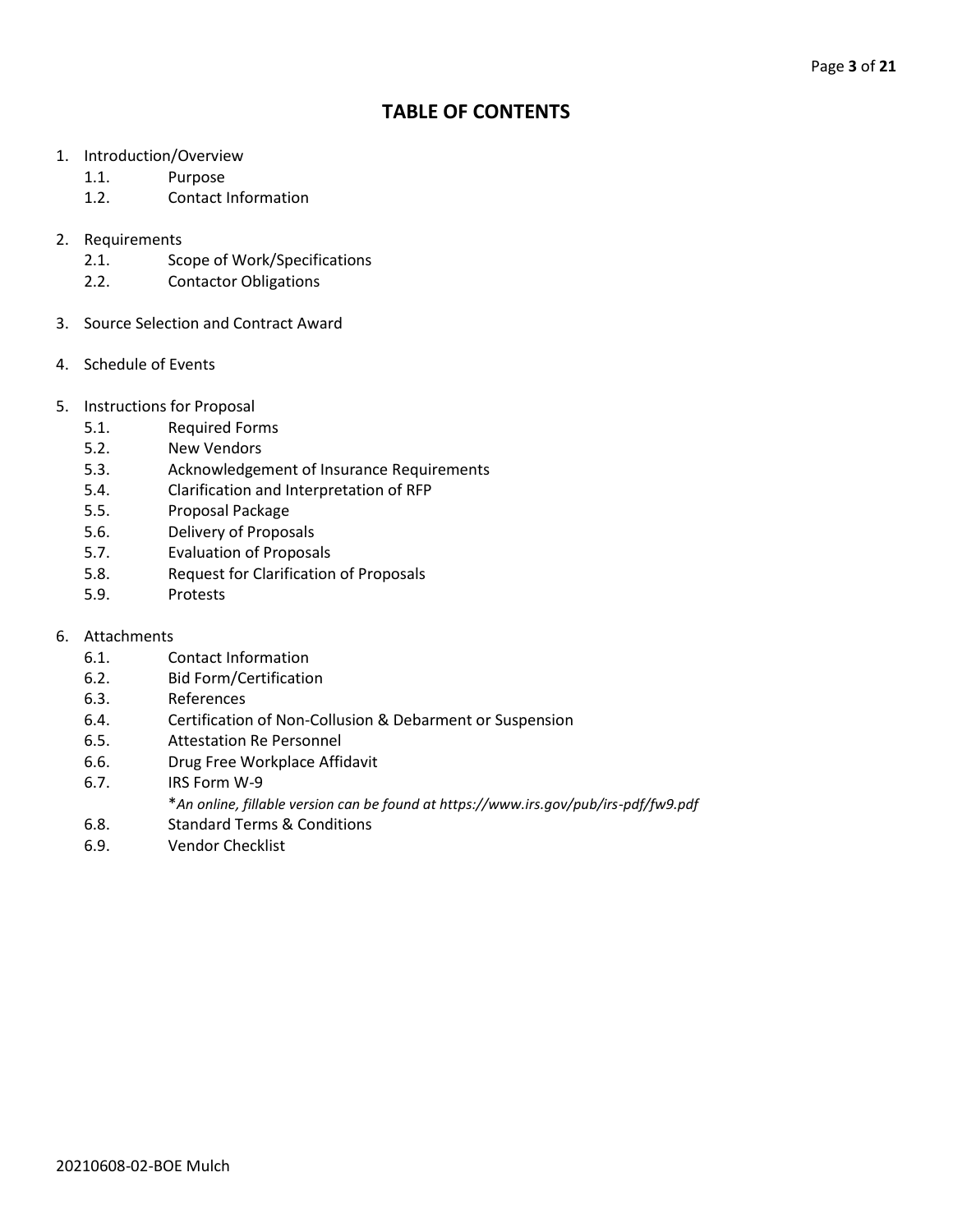#### 1. Introduction/Overview

#### 1.1. Purpose

The Sumner County Board of Education (SCS) is requesting sealed proposals for shredded mulch and rubber playfill as specified herein.

1.2. Contact Information

Unauthorized contact regarding this RFP with employees or officials of SCS other than the Purchasing Supervisor named below may result in disqualification from this procurement process.

Interested parties must direct all communication regarding this RFP to the Purchasing Supervisor, who is SCSs only official point of contact for this RFP.

| <b>RFP Procedures</b>            |
|----------------------------------|
| Chris Harrison                   |
| <b>Purchasing Supervisor</b>     |
| 1500 Airport Road                |
| Gallatin, TN 37066               |
| chris.harrison@sumnerschools.org |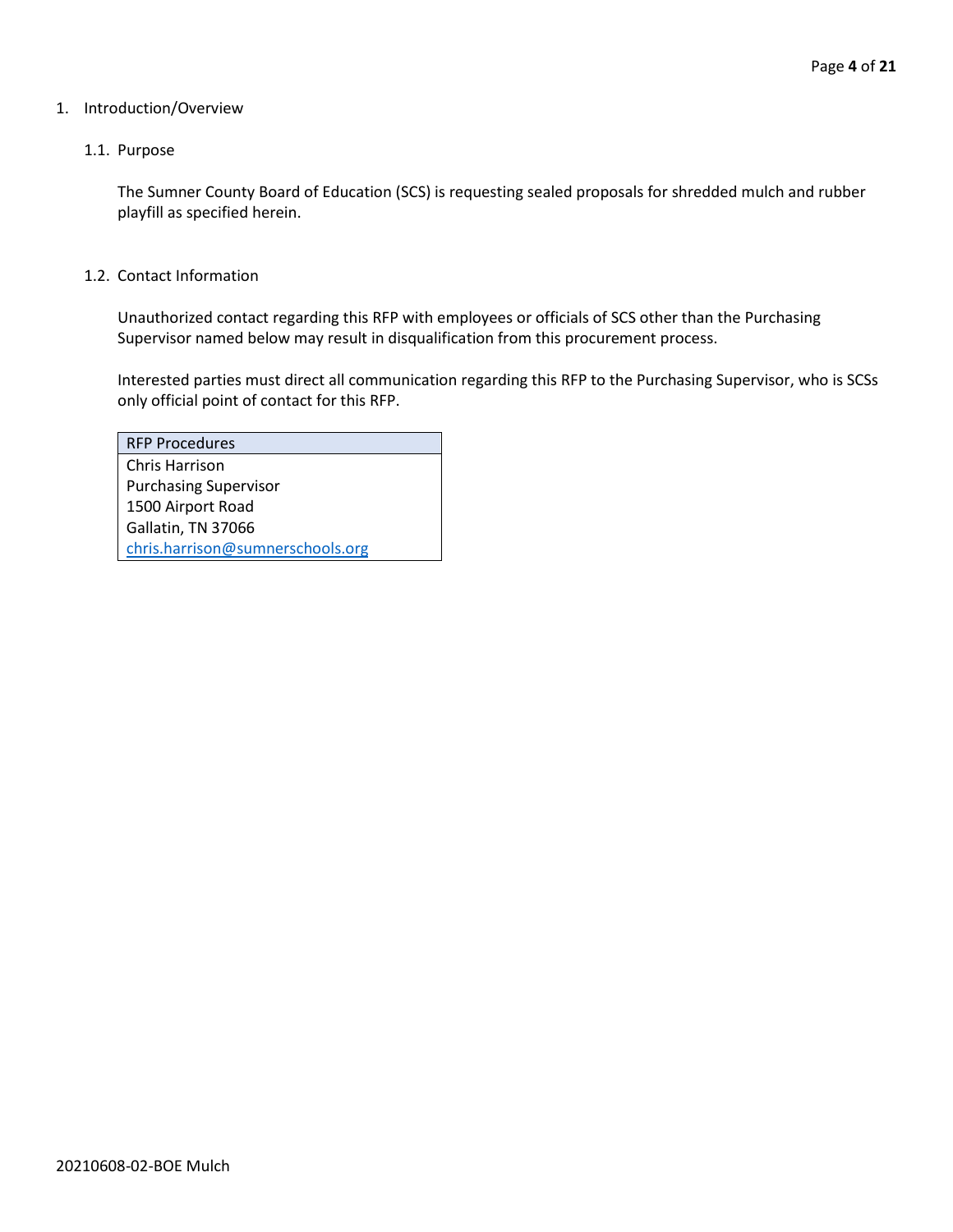# 2. Requirements

# 2.1. Scope of Work / Specifications

The Sumner County Board of Education (SCBOE) is soliciting bids for shredded rubber playfill and mulch. The installation of rubber playfill and mulch must conform to the current version of the U.S. Consumer Product Safety Commission Public Playground Safety Handbook. A minimum of one member of the installation crew must be a Certified Playground Safety Inspector. A copy of their certificate must be included with the bid.

The price will be effective July 1, 2021 – June 30, 2022. SCS reserves the right to extend for four, 1-year terms.

Please see the following specifications:

## **Shredded Rubber Playfill**

The rubber playfill will be a minimum of six inches in depth installed by contractor. Price is to be stated per pound which includes all installation costs. The contractor will need to install filter fabric if necessary, list this cost separately. All material and labor must meet Federal Guidelines for these playgrounds.

## **Playground Mulch**

The mulch must meet ADA requirements for playground use. Price is to be stated per yard. Price is to include cost of site pickup and cost for delivery. Also, include a price for spreading of mulch at the job site.

## 2.2. Standard Contractor Obligations

- Shall provide and obtain all necessary materials, equipment and labor to perform all items listed in the Scope of Work.
- Shall provide and obtain all necessary permits and schedule all necessary inspections with Local, County, etc. agencies as required by law.
- Shall dispose of all generated waste materials in compliance with all Local, State and Federal guidelines, regulations and requirements.
- Shall have property trained and experienced staff to facilitate the services specified in the Scope of Work. If applicable, the Contractor shall provide documentation that staff has received the manufacturers' certification to complete the services specified in the Statement of Work.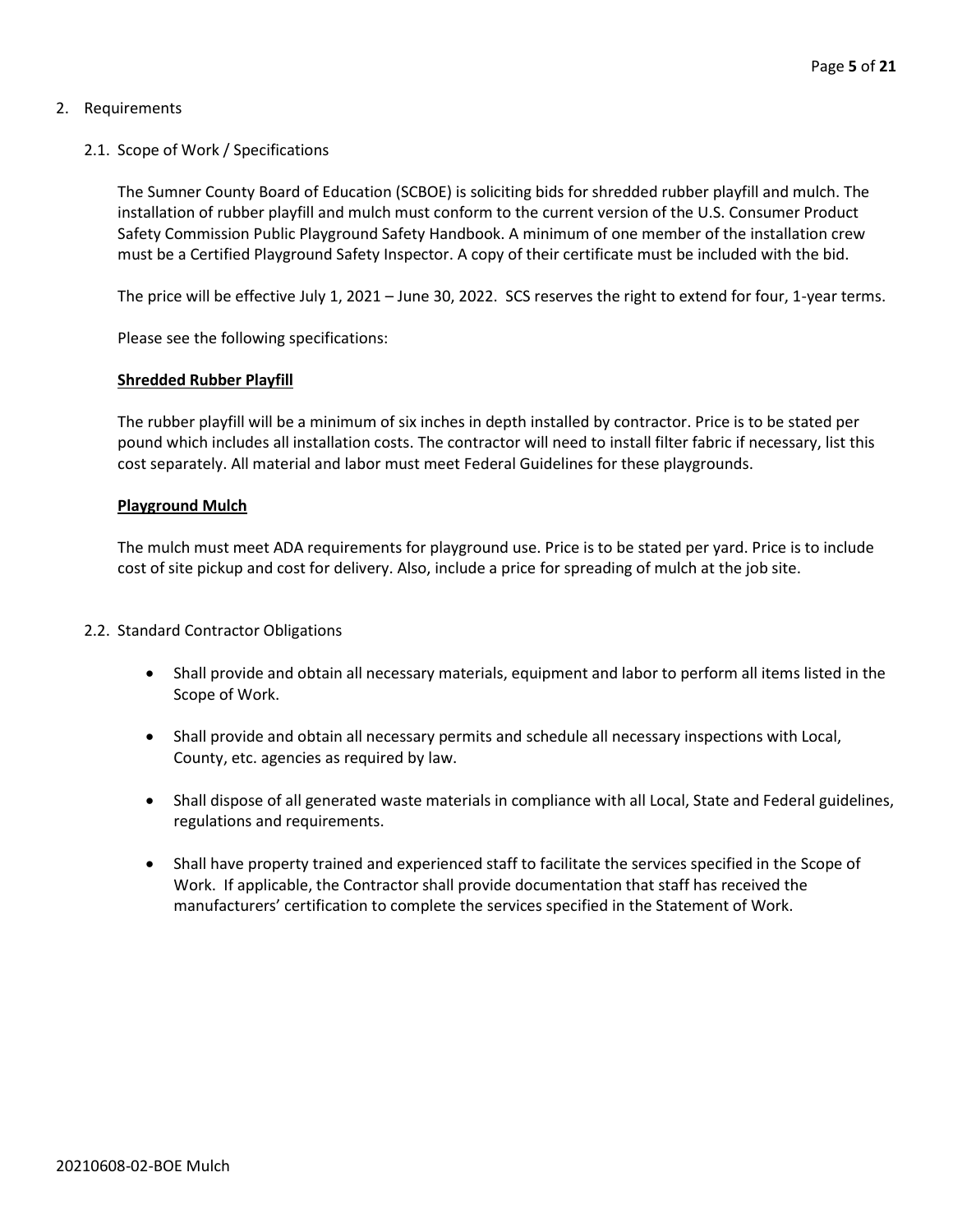- 3. Source Selection and Contract Award
	- Award(s), if made, will be made to the Responsive and Responsible proposer(s) whose proposal is most advantageous to SCS, taking into consideration price and the other evaluation criteria set forth in the RFP.
		- o General Criteria to be determined "Responsive"
			- Does the proposal include all required information, included completed attachment forms and affidavits?
			- Was the proposal delivered on or before the stated deadline? Did it include the required number of copies (hard & electronic)?
		- o General Criteria to be determined "Responsible"
			- Does the Proposer demonstrate an understanding of SCSs needs and proposed approach to the project?
			- Does the Proposer possess the ability, capacity, skill and financial resources to provide the service?
			- Can the Proposer take upon itself the responsibilities set forth in the RFP and produce the required outcomes in a timely fashion?
			- **■** Does the Proposer have the character, integrity, reputation, judgement, experience and efficiency required for the project?
	- SCS reserves the right to enter into discussions with Proposers which have submitted proposals determined to be reasonably like of being considered for selection to assure a full understanding of and responsiveness to the RFP requirements. Every effort shall be afforded to assure fair and equal treatment with respect to the opportunity for discussion and/or revision of their respective proposals.
	- Upon mutual agreement by both parties, SCS shall grant the right to extend the terms, conditions and prices of contract(s) awarded from this RFP to other Institutions (such as State, Local and/or Public Agencies) who express an interest in participating in any contract that results from this RFP. Each of the "piggyback" Institutions will issue their own purchasing documents for purchase of the goods/services. Proposer agrees that SCS shall bear no responsibility or liability for any agreements between Proposer and the other Institution(s) who desire to exercise this option.
	- Contractors awarded construction projects for the improvement of real property will be required to provide the following:
		- o Signed AIA Document
		- o Retainage Account Agreement & Evidence of Open Account (per Tenn. Code Ann. § 66-34-104)
		- o Payment and Performance Bonds
		- o Certificate of Liability Insurance
		- o Sumner County Business License
		- o Current Copy of W9
- 4. Schedule of Events

| <b>RFP Issued</b>              | May 27, 2021                       |
|--------------------------------|------------------------------------|
| <b>RFP Submission DEADLINE</b> | June 8, 2021 @ 10:30 am Local Time |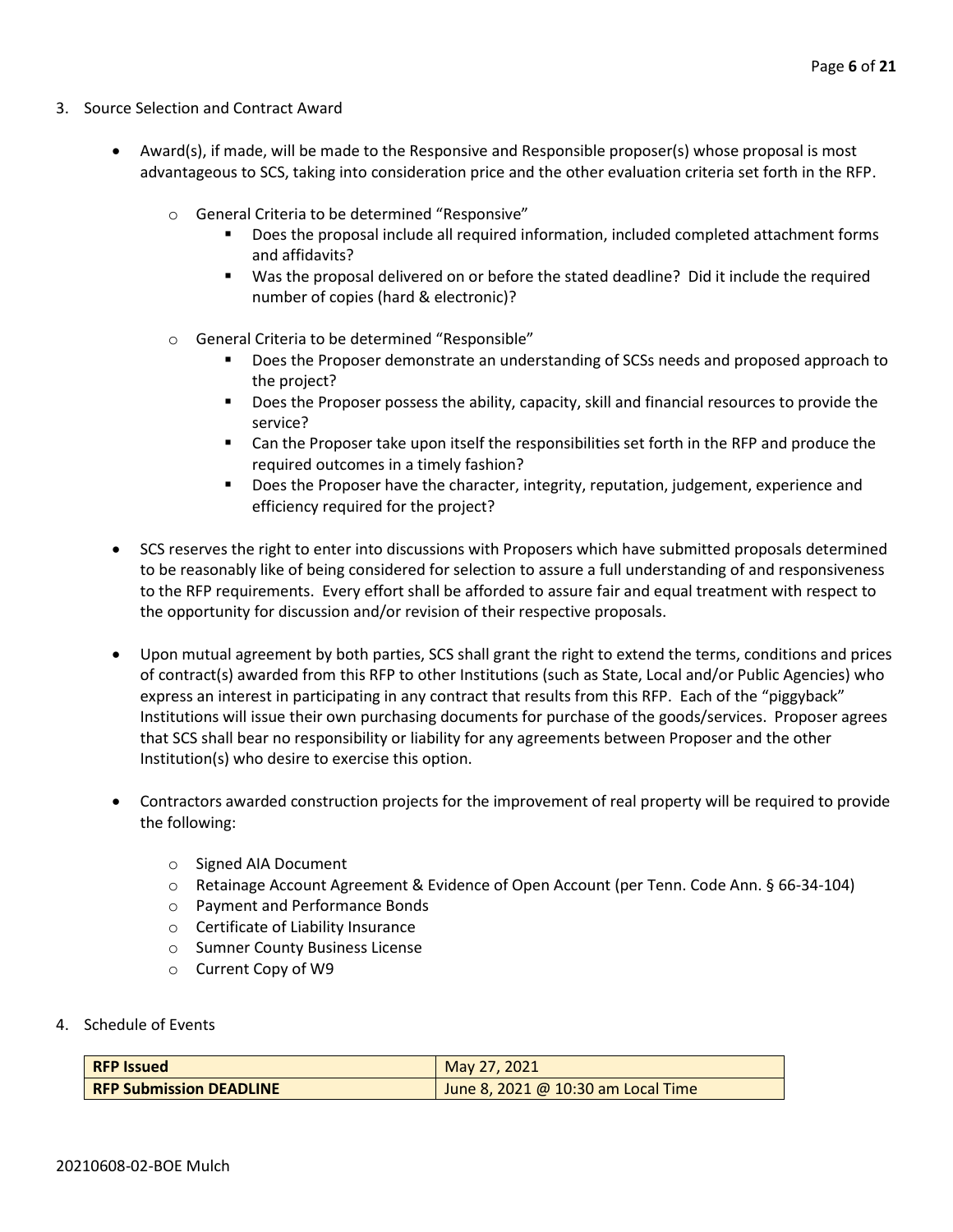#### 5. Instructions for Proposal

#### 5.1. Required Forms

- Proposer must complete and submit the Attachments in Section 6. Attachments may be omitted depending on the RFP requirements. Refer to the Table of Contents for omitted Attachments.
- Evidence of a valid State of Tennessee Business License and/or Sumner County Business License.
- For all vendors with annual purchases in excess of \$50,000; a Sumner County Business License must be on file with the SCS Finance Department. Evidence of the license must be provided within ten (10) working days following notification of award; otherwise, SCS may rescind its acceptance of the Proposer's proposal.
- Copy of State of Tennessee License (if applicable) in respective field.
- If applicable, the Proposer must include a copy of the contract(s) the Proposer will submit to be signed.

#### 5.2. New Vendors

- To comply with Internal Revenue Service requirements, all vendors who perform any type of service are required to have a current IRS Form W-9 on file with the SCS Finance Department. It is a mandatory requirement to complete the IRS Form W-9 (Attachment 6.9) included in this RFP.
- To comply with the **Tennessee Lawful Employment Act (50-1-702 and 50-1-703)**, non-employees (individuals paid directly by the employer in exchange for the individual's labor or services) must have on file one (1) of the following documents:
	- o A valid Tennessee driver's license or photo identification;
	- $\circ$  A valid driver's license or photo identification from another state where the license requirements are at least as strict as those in Tennessee;
	- o A birth certificate issued by a U.S. state, jurisdiction or territory;
	- o A U.S. government issued certified birth certificate;
	- o A valid, unexpired U.S. passport;
	- o A U.S. certificate of birth abroad (DS-1350 or FS-545)
	- o A report of birth abroad of a U.S. citizen (FS-240);
	- o A certificate of citizenship (N560 or N561);
	- o A certificate of naturalization (N550, N570 or N578);
	- o A U.S citizen identification card (I-197 or I-179); or
	- $\circ$  Valid alien registration documentation or other proof of current immigration registration recognized by the United States Department of Homeland Security that contains the individual's complete legal name and current alien admission number or alien file number (or numbers if the individual has more than one number).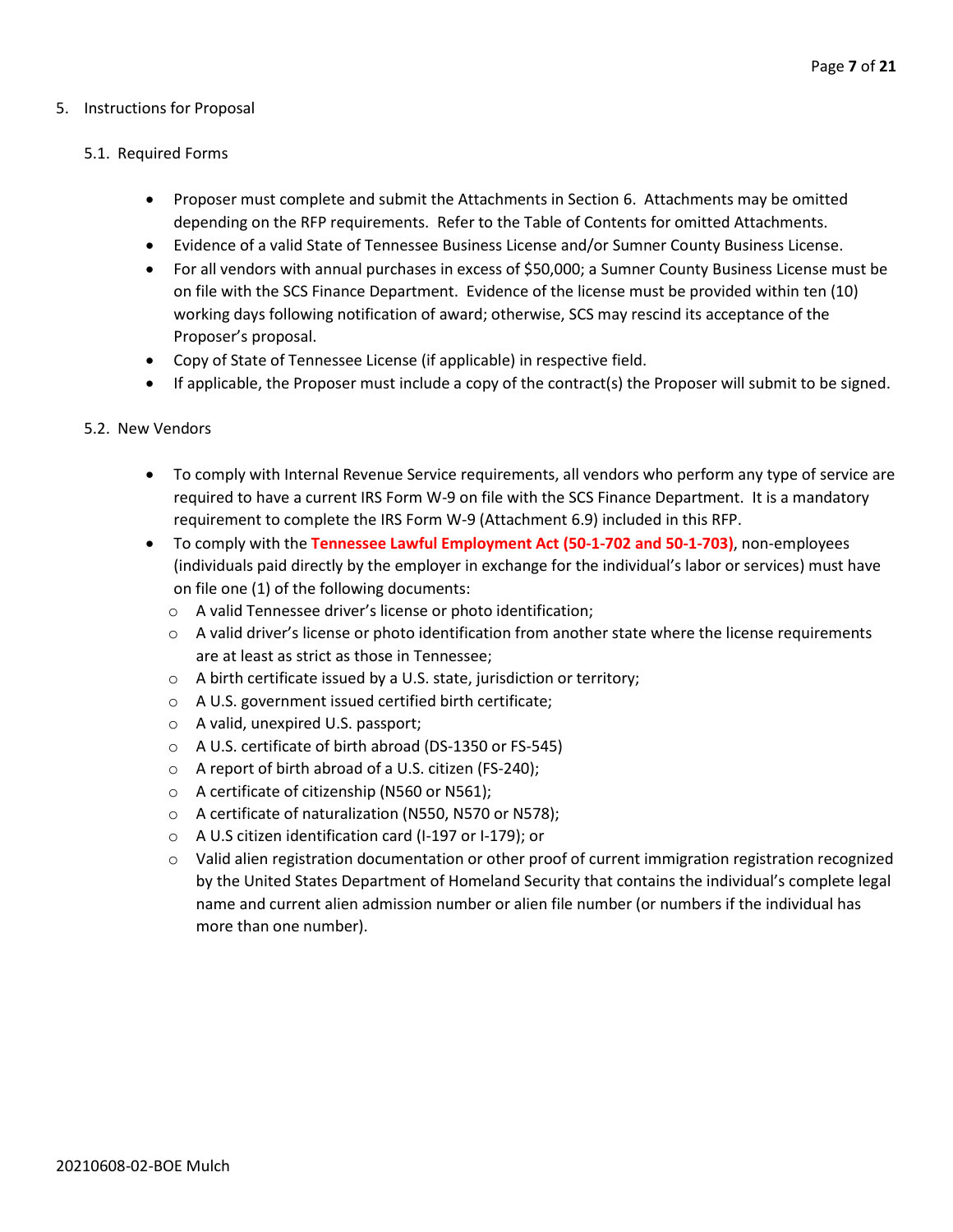## 5.3. Acknowledgement of Insurance Requirements

By submitting a proposal, Proposer acknowledges that it has read and understands the insurance requirements for the proposal. The Proposer who may have employees, contractors, subcontractors or agents working on SCS properties shall carry current certificates for general and professional liability insurance and for workers' compensation as indicated below. The owner or Principal of each Proposer must also be insured by workers' compensation if they perform any of the services on SCS properties. There will be no exceptions to the insurance requirement. Proposer also understands that the evidence of required insurance must be submitted within fifteen (15) working days following notification of its offer being accepted; otherwise, SCS may rescind its acceptance of the Proposers proposal.

## • **General Liability**

| General Aggregate      | \$2,000,000 |
|------------------------|-------------|
| <b>Each Occurrence</b> | \$1,000,000 |

## • **Workers Compensation**

| <b>Workers Compensation</b> | <b>Tennessee Statutory Limits</b> |
|-----------------------------|-----------------------------------|
| <b>Employer's Liability</b> | \$500,000                         |

## 5.4. Clarification and Interpretation of RFP

The words "must" and "shall" in the RFP indicate mandatory requirements. Taking exception to any mandatory requirement shall be considered grounds for rejection. There are other requirements that SCS considers important but not mandatory. It is important to respond in a concise manner to each section and submit an itemized list of all exceptions.

## 5.5. Proposal Package

The package containing the proposal must be sealed and clearly marked on the outside of the package:

# **"20210608-02-BOE Mulch" DO NOT OPEN**

All sealed proposals packages must include all of the following. Any sealed proposals are subject to rejection as non-conforming if any applicable item is not included.

- One (1) Complete Original
- Original Signature on Original Proposal. NO copied or digital signatures.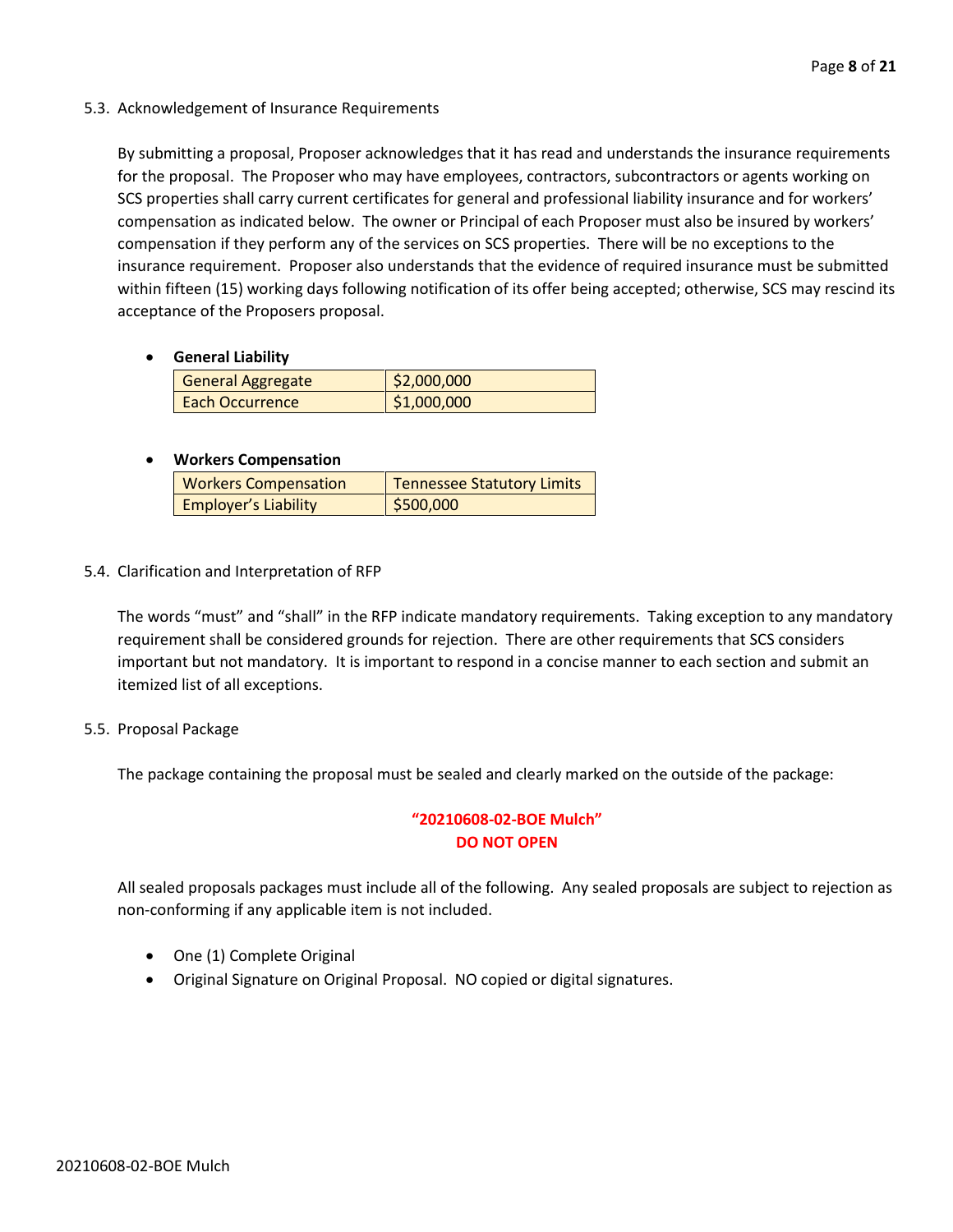# The outside of the proposal package must be labeled as follows (if applicable) per **T.C.A § 62-6-119**:

- 1. The name, license number, expiration date thereof, and license classification of the contractor applying to bid for the prime contract;
- 2. The name, license number, expiration date thereof, and license classification of the contractor applying to bid for the masonry contract where the total cost of the materials and labor for the masonry portion of the construction project exceeds one hundred thousand dollars (\$100,000);
- 3. The name, license number, expiration date thereof, and license classification of the contractor applying to bid for the electrical, plumbing, heating, ventilation, or air conditioning contracts except when such contractor's portion of the construction project is less than twenty-five thousand dollars (\$25,000);
- 4. For each vertical closed loop geothermal heating and cooling project, the company name, department of environment and conservation license number, classification (G, L or G,L) and the expiration date, except when the geothermal portion of the construction project is in an amount less than twenty-five thousand dollars (\$25,000);
- 5. Prime contractor bidders who are to perform the masonry portion of the construction project which exceeds one hundred thousand dollars (\$100,000), materials and labor, the electrical, plumbing, heating, ventilation or air conditioning or the geothermal heating and cooling must be so designated; and
- 6. Only one (1) contractor in each of the classifications listed above shall be written on the bid envelope.

Failure of any bidder to furnish the required information shall void such bid and such bid shall not be considered.

## 5.6. Delivery of Proposals

Sealed proposals will be accepted until **June 8, 2021 @ 10:30 am Local Time**. Proposals received after that time will be deemed invalid. Vendors mailing proposal packages must allow sufficient time to ensure receipt of their package by the time specified. SCS shall not accept proposals via electronic transmission such as email, fax, etc. There will be no exceptions. Proposals will be opened and read aloud. The reading of the bids will begin at **10:30 am Local Time**.

Due to the nature of deliveries to the SCS Support Services Facility by carriers such as UPS, FedEx and such like; the proposal package will be accepted if the date and time on the delivery confirmation are indicated to be on or before the Proposal Deadline.

| Delivery Address: | Sumner County Board of Education |
|-------------------|----------------------------------|
|                   | Attn: Purchasing Supervisor      |
|                   | 1500 Airport Road                |
|                   | Gallatin, TN 37066               |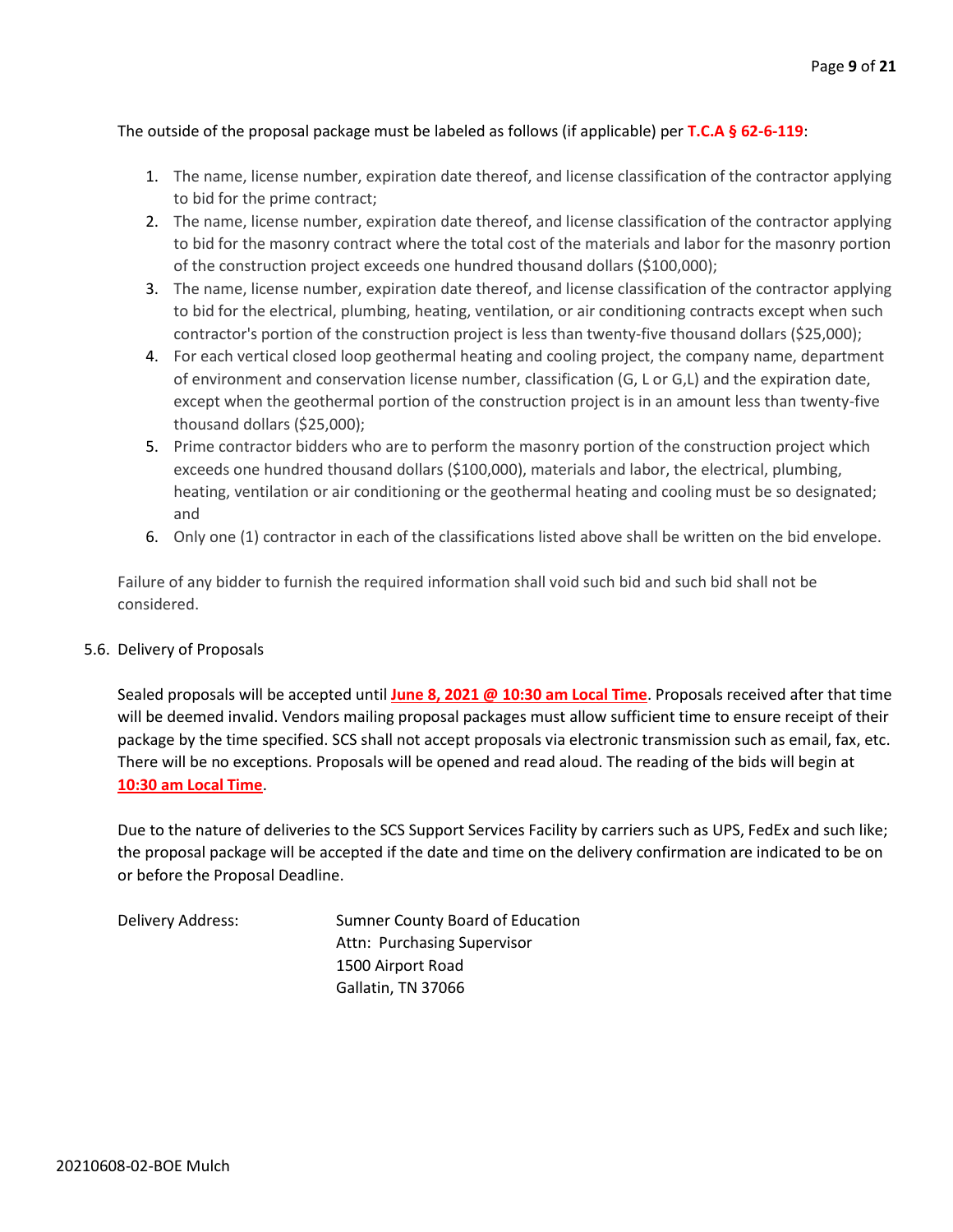#### 5.7. Evaluation of Proposals

The SCS Purchasing Supervisor will first examine the proposals to reject those that are clearly non-responsive to the stated requirements. Proposers who are determined to be non-responsive and/or non-responsible will be notified of this determination.

The evaluation process will include the following factors:

- Company Experience and Qualifications
	- o The nature and scope of the Proposers business.
	- $\circ$  The number of years the Proposer has been licensed to do business.
	- $\circ$  The number of years the Proposer has been providing the requested services.
	- o How many similarly sized or larger K-12 clients have you contract with?
- Compensation/Price Data
	- o Address all costs associated with performance of the contracted services.
- Past Performance and References
	- $\circ$  Provided a minimum of three (3) client references for similar projects in size and scope successfully completed by Proposer within the last three (3) years. Attachment 6.3.
	- $\circ$  SCS may also consider other sources of pertinent past performance information, including the districts own experience with the Proposer.
- 5.8. Request for Clarification of Proposals

Requests for clarification of proposals shall be distributed by the Purchasing Supervisor in writing (or email).

#### 5.9. Protests

In the event that any interested party finds any part of the listed specifications, terms or conditions to be discrepant, incomplete or otherwise questionable in any respect; it shall be the responsibility of the concerned party to notify the SCS Purchasing Office of such matters immediately upon receipt of the RFP. All notifications must be sent to the Purchasing Supervisor via email at [purchasing@sumnerschools.org.](mailto:purchasing@sumnerschools.org)

Any actual or prospective Proposer who is aggrieved in connection with the RFP or award of a contract may protest to the Purchasing Supervisor and/or the Sumner County Board of Education at its regularly scheduled meeting.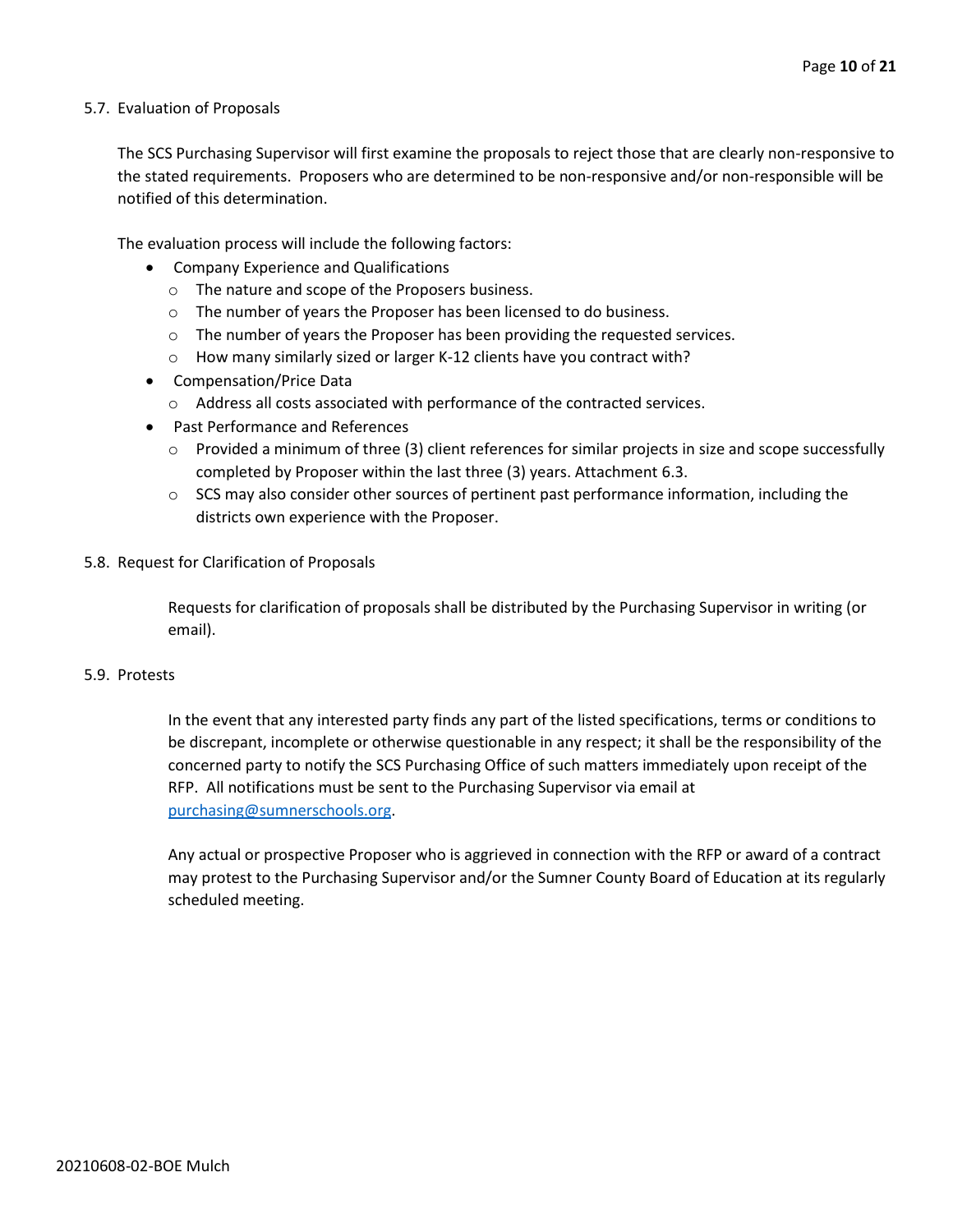#### **ATTACHMENT 6.1 - Contact Information**

| <b>Company Legal Name:</b>                 |          |  |
|--------------------------------------------|----------|--|
| <b>Company Official Address:</b>           |          |  |
|                                            |          |  |
| Company Web Site (URL):                    |          |  |
|                                            |          |  |
| Contact Person for project administration: |          |  |
|                                            |          |  |
|                                            |          |  |
|                                            |          |  |
|                                            |          |  |
| (office)                                   |          |  |
|                                            |          |  |
|                                            | (mobile) |  |
|                                            |          |  |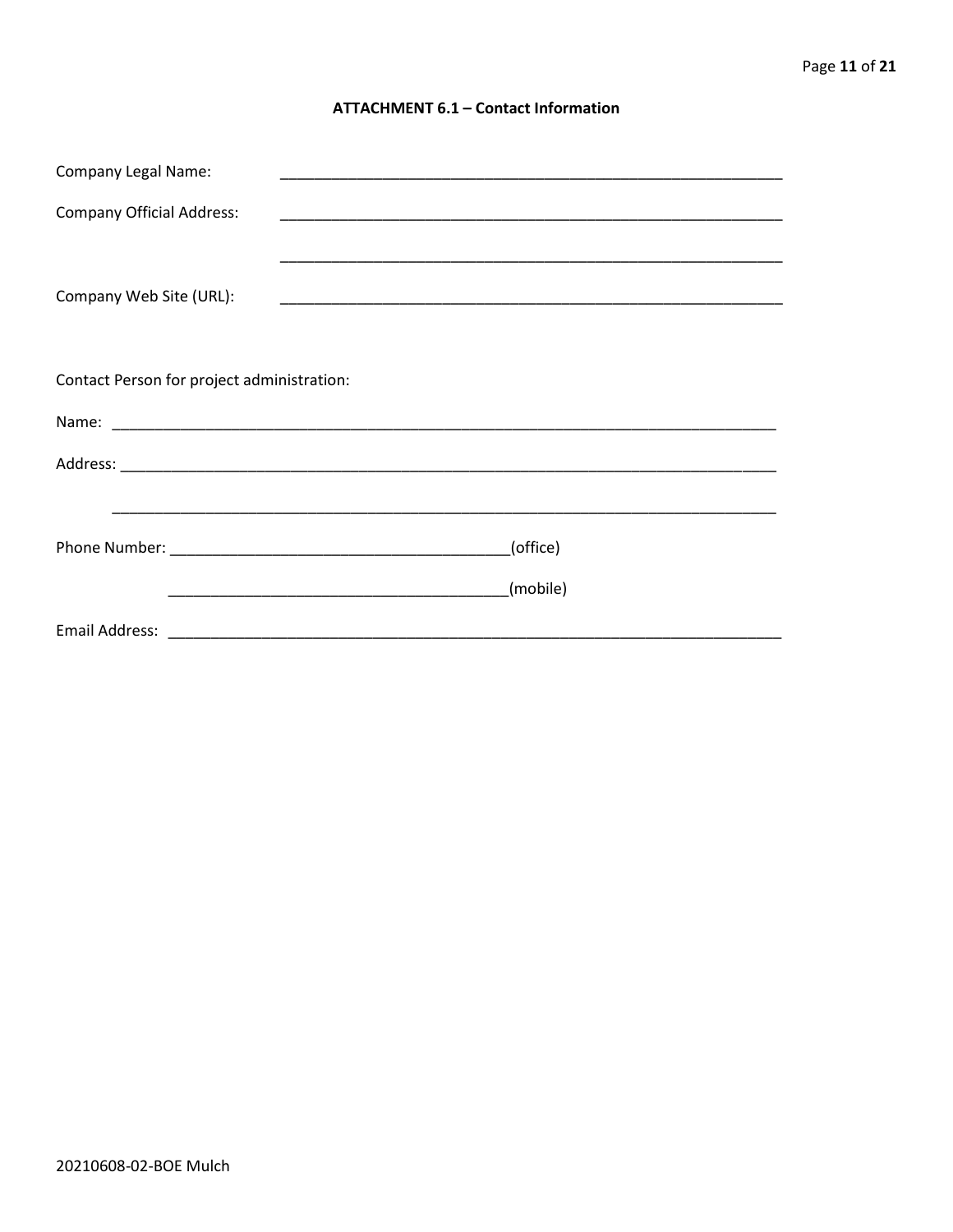

Date

Attn: Purchasing Supervisor 1500 Airport Road Gallatin, TN 37066

**ATTACHMENT 6.2 – Bid Form/Certification**

| <b>RUBBER PLAYFILL</b> |           |                                                                 |  |
|------------------------|-----------|-----------------------------------------------------------------|--|
|                        | $\bullet$ | Loose Rubber Playfill<br>Price per pound including installation |  |
|                        | $\bullet$ | Filter Fabric (if required)<br>Installation Included            |  |
| <b>MULCH</b>           |           |                                                                 |  |
|                        | $\bullet$ | Per Yard - pickup at site                                       |  |
|                        | $\bullet$ | Per yard - delivered to jobsite                                 |  |
|                        |           | Per yard - spread at jobsite                                    |  |

By checking this box, Proposer agrees that SCS reserves the right to extend the terms, conditions and prices of this contract to other Institutions (such as State, Local and/or Public Agencies) who express an interest in participating in any contract that results from this RFP. Each of the piggyback Institutions will issue their own purchasing documents for the goods/service. Proposer agrees that SCS shall bear no responsibility or liability for any agreements between Proposer and the other Institution(s) who desire to exercise this option.

By Signing below, Proposer certifies they have carefully examined all instructions, requirements, specifications, terms and conditions of the RFP and certifies:

- It is a reputable company regularly engaged in providing goods and/or services necessary to meet the requirements, specifications, terms and conditions of the RFP.
- All statements, information and representations prepared and submitted in response to the RFP are current, complete, true and accurate. Proposer acknowledges that the Sumner County Board of Education (SCS) will rely on such statements, information and representations in selecting the successful proposer(s).
- That the prices quoted shall be SCSs pricing for the products and/or service.
- It shall be bound by all statements, representations, warranties and guarantees made in its proposal.
- Proposer acknowledges that the contract may be canceled if any conflict of interest or appearance of a conflict of interest is discovered by SCS, in its sole discretion.
- All purchase orders must be duly authorized and executed by SCS and subject to the terms and conditions of the RFP.

| Title                 |
|-----------------------|
|                       |
|                       |
| 20210608-02-BOE Mulch |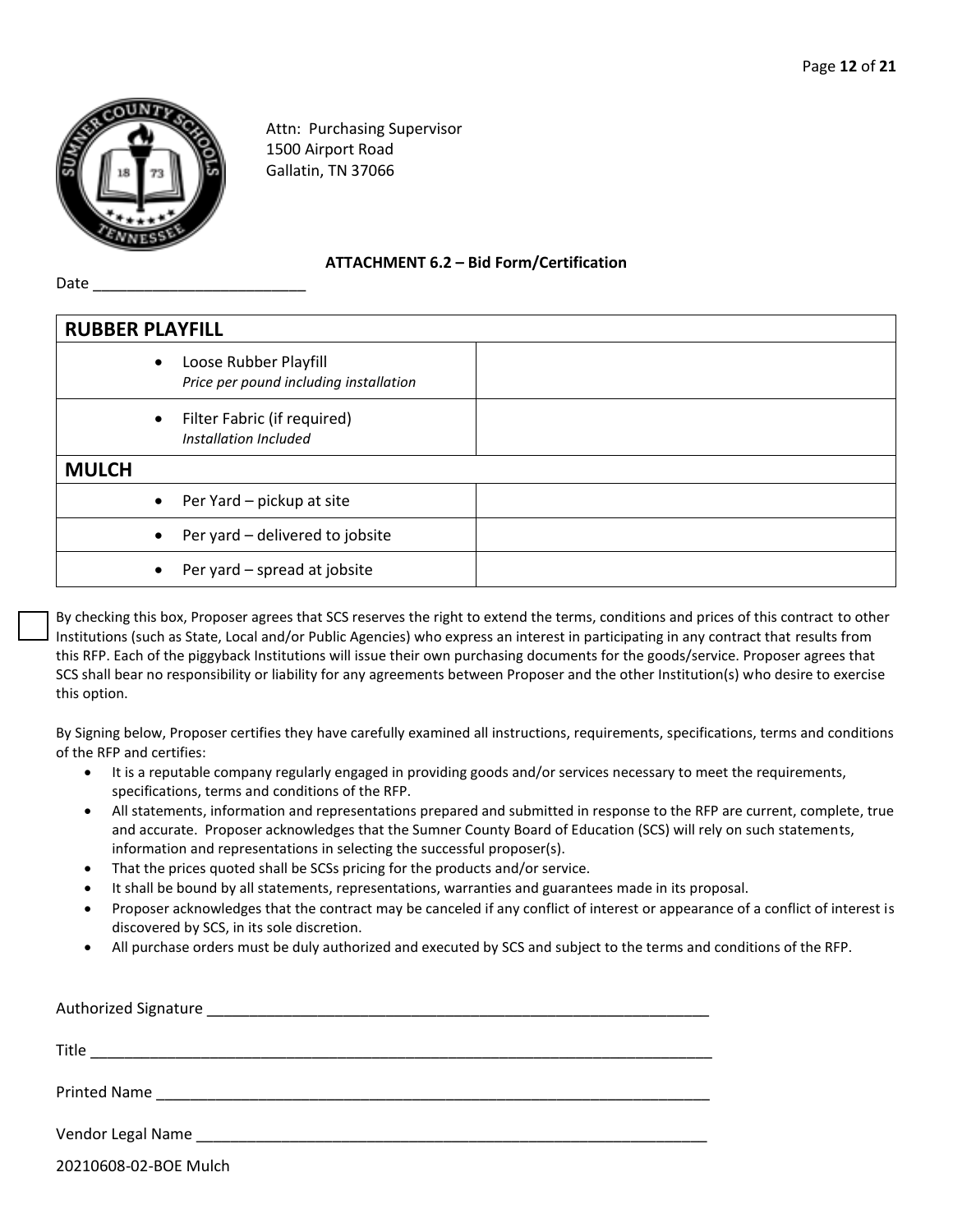## **ATTACHMENT 6.3 - References**

| 1. |                                     |  |
|----|-------------------------------------|--|
|    |                                     |  |
|    |                                     |  |
|    |                                     |  |
|    |                                     |  |
|    |                                     |  |
| 2. |                                     |  |
|    |                                     |  |
|    |                                     |  |
|    |                                     |  |
|    |                                     |  |
|    |                                     |  |
| З. |                                     |  |
|    |                                     |  |
|    |                                     |  |
|    |                                     |  |
|    |                                     |  |
|    |                                     |  |
|    | 4. Project Name/Location: _________ |  |
|    |                                     |  |
|    |                                     |  |
|    |                                     |  |
|    |                                     |  |
|    |                                     |  |

\*Proposers may copy this page and submit additional references.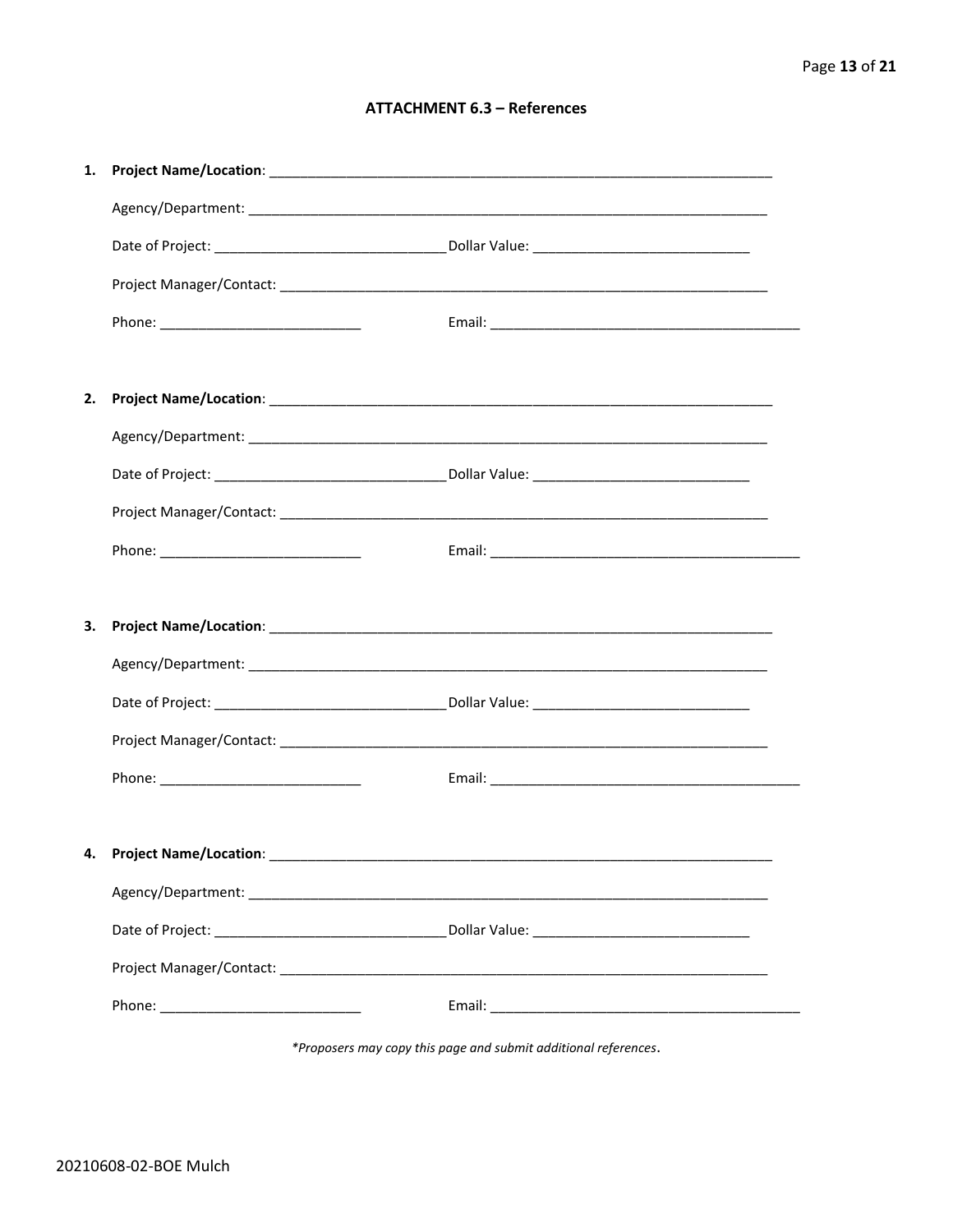#### **ATTACHMENT 6.4 – Certification of Non-Collusion & Debarment or Suspension**

The undersigned Proposer certifies that they are duly authorized to execute this contract, that this company, corporation, firm, partnership or individual has not prepared this proposal in collusion with any other respondent, and that the contents of this proposal as to prices, terms or conditions of said proposal have not been communicated by the undersigned nor by any employee or agent to any other person engaged in this type of business prior to the official opening of this proposal.

The undersigned Proposer certifies, to the best of its knowledge and belief, that it and its principals:

- Are not presently debarred, suspended, proposed for debarment, declared ineligible or voluntarily excluded from participation in transactions under federal non-procurement programs by any federal department or agency;
- Have not, within the three-year period preceding the proposal, had one or more public transactions (federal, state or local) terminated for cause or default; and
- Are not presently indicated or otherwise criminally or civilly charged by a government entity (federal, state or local) and have not, within the three-year period preceding the bid, been convicted or had a civil judgement rendered against it:
	- $\circ$  For the commission of fraud or a criminal offense in connection with obtaining, attempting to obtain or performing a public transaction (federal, state or local) or a procurement contract under such a public transaction;
	- $\circ$  For the violation of federal or state antitrust statutes, including those proscribing price fixing between competitors, the allocation of customers between competitors, or bid rigging; or
	- o For the commission of embezzlement, theft, forgery, bribery, falsification or destruction of records, making false statements, or receiving stolen property.

I understand that a false statement on this certification may be grounds for the rejection of this proposal or the termination of the award. In addition, under 18 U.S.C. 1001, a false statement may result in a fine of up to \$10,000 or imprisonment for up to five years, or both.

Company: \_\_\_\_\_\_\_\_\_\_\_\_\_\_\_\_\_\_\_\_\_\_\_\_\_\_\_\_\_\_\_\_\_\_\_\_\_\_\_\_\_\_\_\_\_\_\_\_\_\_\_\_\_\_\_\_\_\_\_\_\_\_\_\_\_\_\_\_\_\_\_\_\_\_\_\_

Respondent Signature: \_\_\_\_\_\_\_\_\_\_\_\_\_\_\_\_\_\_\_\_\_\_\_\_\_\_\_\_\_\_\_\_\_\_\_\_\_\_\_\_\_\_\_\_\_\_\_\_\_\_\_\_\_\_\_\_\_\_\_\_\_\_\_\_\_\_

Respondent (Print Name & Title): \_\_\_\_\_\_\_\_\_\_\_\_\_\_\_\_\_\_\_\_\_\_\_\_\_\_\_\_\_\_\_\_\_\_\_\_\_\_\_\_\_\_\_\_\_\_\_\_\_\_\_\_\_\_\_\_\_

Date: \_\_\_\_\_\_\_\_\_\_\_\_\_\_\_\_\_\_\_\_\_\_\_\_\_\_\_\_\_\_\_\_\_\_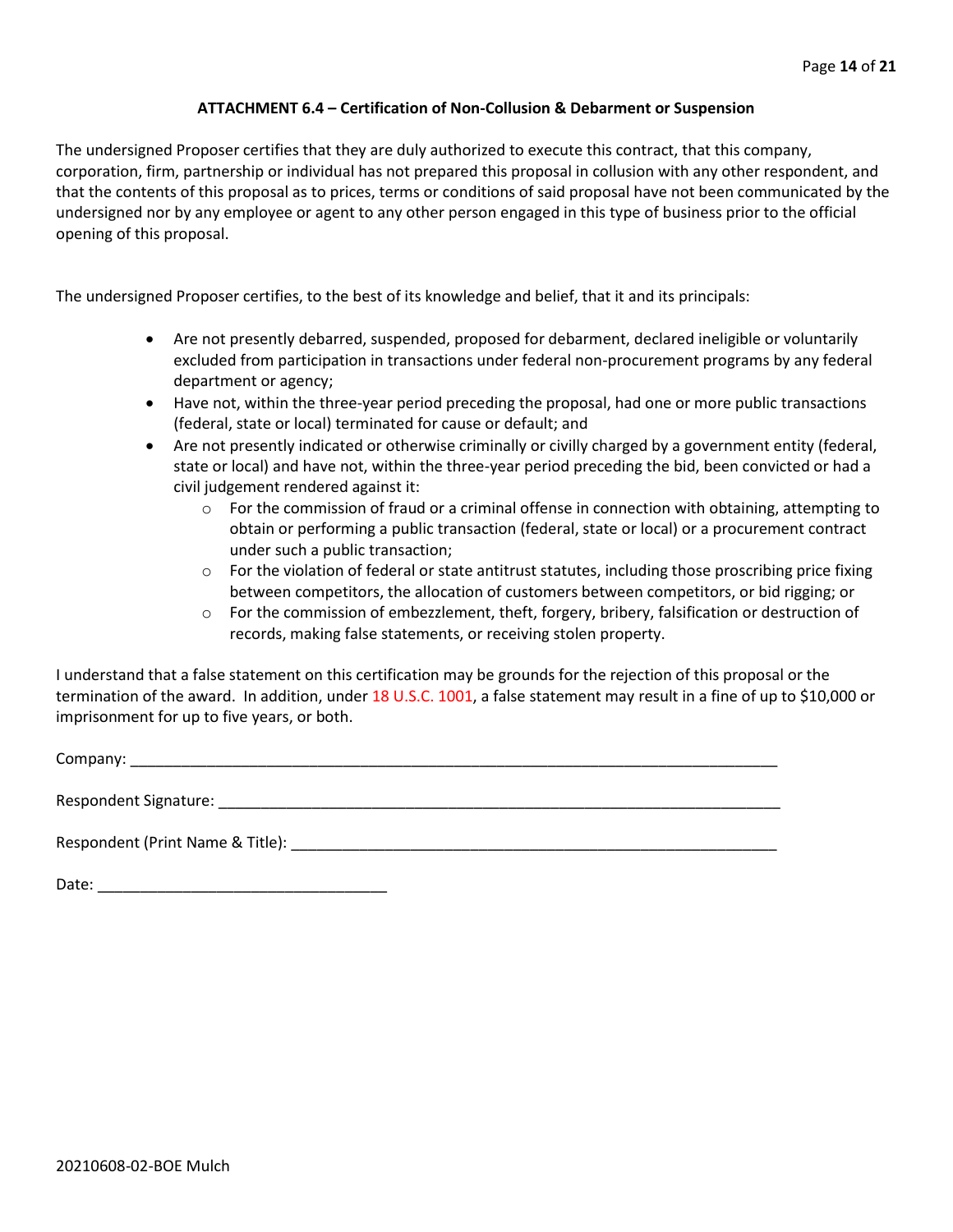#### **ATTACHMENT 6.5 – Attestation Re Personnel**

# **ATTESTATION RE PERSONNEL USED IN CONTRACT PERFORMANCE**

| CONTRACTOR LEGAL ENTITY NAME:                                          |  |
|------------------------------------------------------------------------|--|
| FEDERAL EMPLOYER IDENTIFICATION NUMBER:<br>(or Social Security Number) |  |

**The Contractor, identified above, does hereby attest, certify, warrant and assure that the Contractor shall not knowingly utilize the services of an illegal immigrant in the performance of this Contract and shall not knowingly utilize the services of any subcontractor who will utilize the services of an illegal immigrant in the performance of this Contract, T.C.A. § 12-3-309.**

SIGNATURE & DATE:

*NOTICE: This attestation MUST be signed by an individual empowered to contractually bind the Contractor.*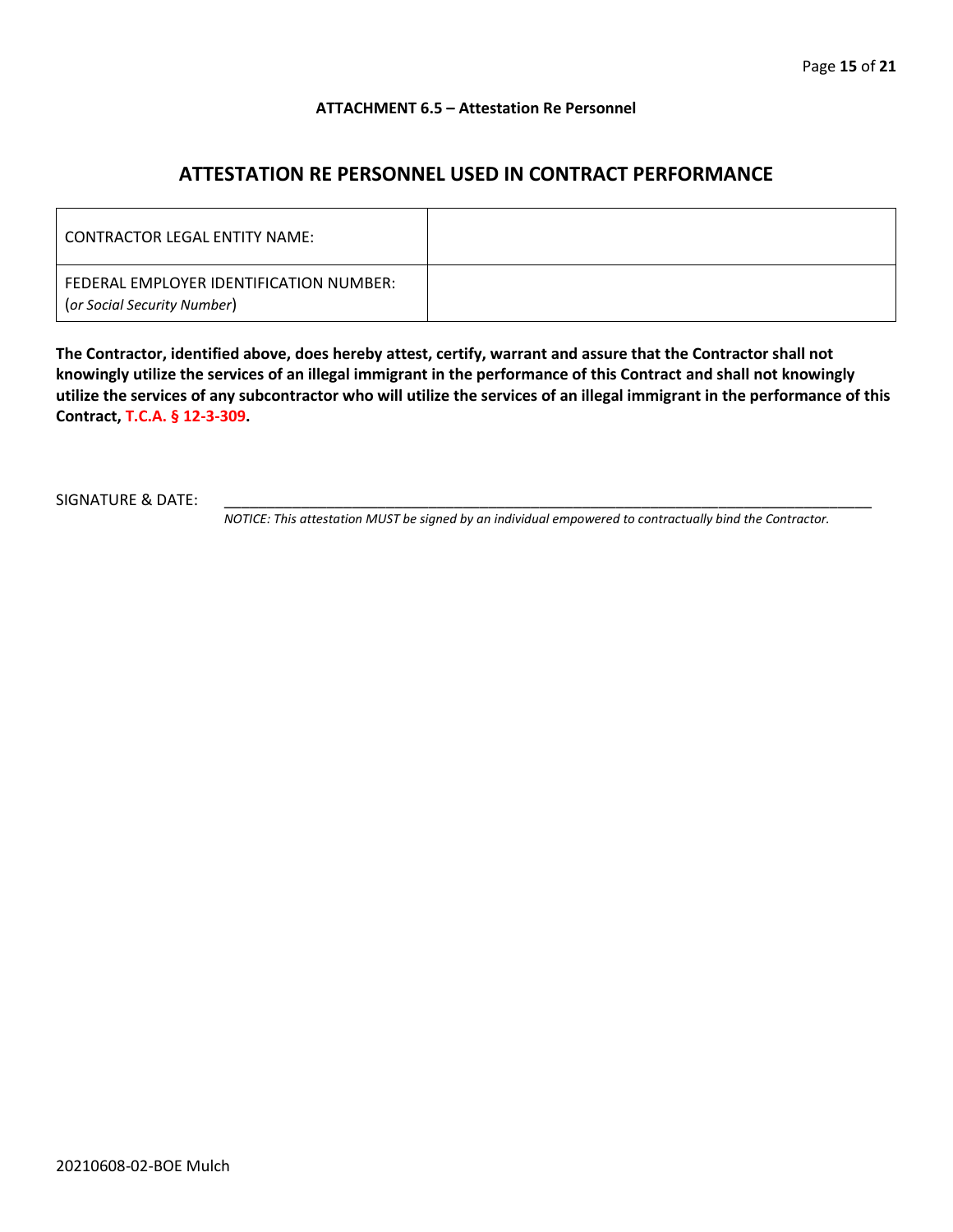#### **ATTACHMENT 6.6 – Drug Free Workplace Affidavit**

The Sumner County Board of Education is committed to maintaining a safe and productive work environment for its employees and to providing high quality service to its citizens. The goal of this policy is for Sumner County Board of Education employees and contractors to remain, or become and remain, drug-free. Abuse and dependency on alcohol and/or drugs can seriously affect the health of employees, contractors and citizens, jeopardize personal safety, impact the safety of others and impair job performance.

STATE OF

**COUNTY OF** \_\_\_\_\_\_\_\_\_\_\_\_\_\_\_\_\_\_\_\_\_\_\_\_\_\_\_\_\_\_\_\_\_

The undersigned, principal officer of

an employer of five (5) or more employees contracting with Sumner County Board of Education to provide goods or services, hereby states under oath as follows:

- 1. The undersigned is a principal officer of (hereinafter referred to as the "Company") and is duly authorized to execute this Affidavit on behalf of the Company.
- 2. The Company submits this Affidavit pursuant to **T.C.A. § 50-9-113**, which requires each employer with no less than five (5) employees receiving pay who contracts with the state and any local government to provide contracted services to submit an affidavit stating that such employer has a drug-free workplace program that complies with Title 50, Chapter 9 of the *Tennessee Code Annotated*.
- 3. The Company is in compliance with **T.C.A. § 50-9-113** and all applicable Federal Laws, Rules and Regulations requiring a drug-free workplace program.

Further affiant saith not.

| Principal Officer: |  |
|--------------------|--|
|                    |  |
| <b>STATE OF</b>    |  |

**COUNTY OF** \_\_\_\_\_\_\_\_\_\_\_\_\_\_\_\_\_\_\_\_\_\_\_\_\_\_\_\_\_\_\_\_\_\_

Before me personally appeared \_\_\_\_\_\_\_\_\_\_\_\_\_\_\_\_\_\_\_\_\_\_\_\_\_\_\_\_\_\_\_\_\_\_\_\_\_\_\_\_\_\_\_\_\_\_\_\_\_\_\_\_\_\_\_\_\_\_\_\_\_\_, with whom I am personally acquainted (or proved to me on the basis of satisfactory evidence) and who acknowledged that such person executed the foregoing affidavit for the purposes therein contained.

Witness my hand and seal at office this \_\_\_\_\_\_\_\_\_\_\_\_\_ day of \_\_\_\_\_\_\_\_\_\_\_\_\_\_\_\_\_\_\_\_\_, 20\_\_\_\_.

\_\_\_\_\_\_\_\_\_\_\_\_\_\_\_\_\_\_\_\_\_\_\_\_\_\_\_\_\_\_\_\_\_\_\_\_\_\_\_\_\_\_\_\_\_\_\_\_ Notary Public

My commission expires: **Example 20**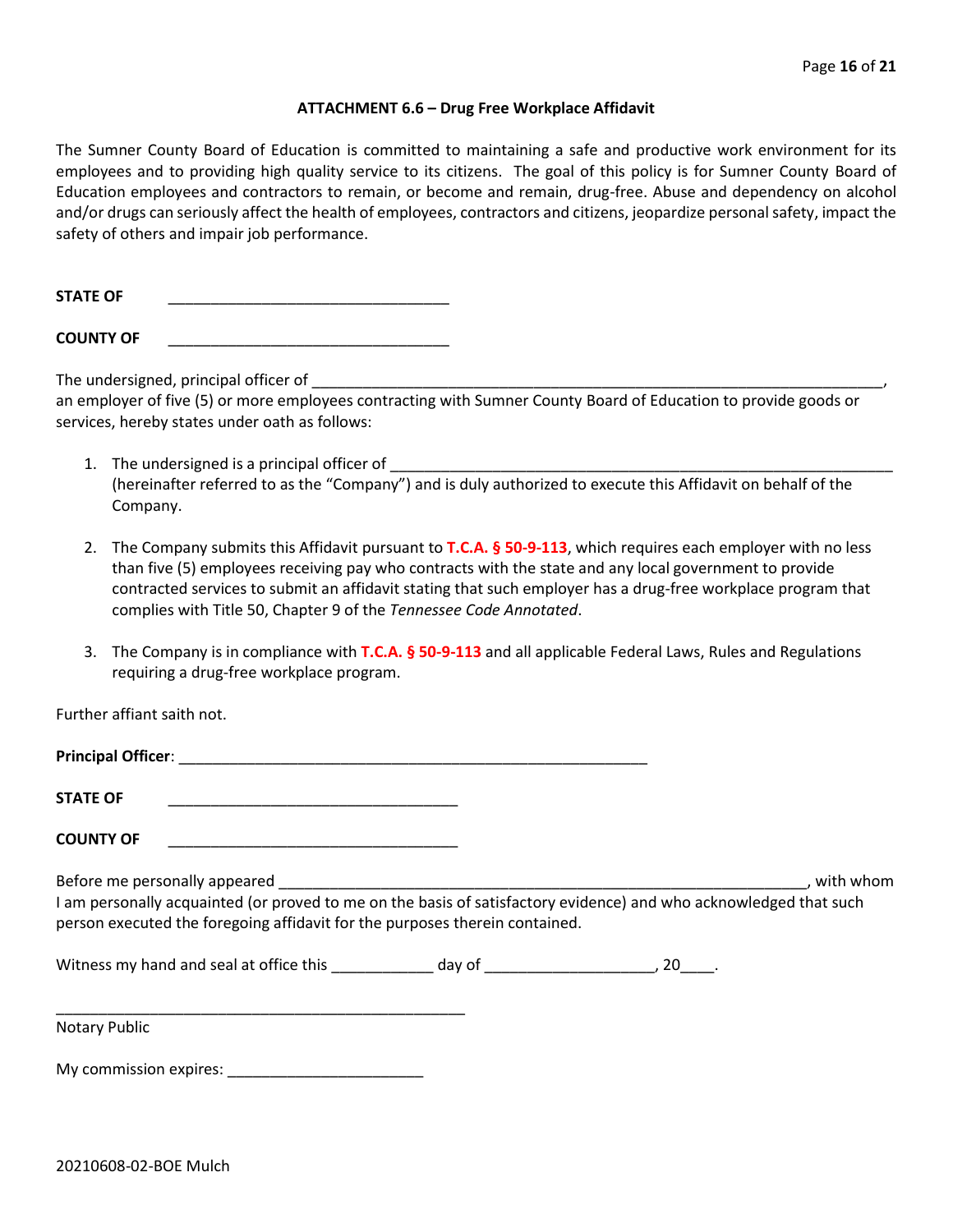#### **ATTACHMENT 6.7 – W9**

| <b>Request for Taxpayer</b><br>(Rev. December 2014)<br><b>Identification Number and Certification</b><br>Department of the Treasury<br>Internal Revenue Service<br>1 Name (as shown on your income tax return). Name is required on this line; do not leave this line blank.<br>2 Business name/disregarded entity name, if different from above<br>N                                                                                                                                                                                                                                                                                                                                                                                                                                                                                                                                                                                                                                                                                                                                                                                                                                                                                                                                                                                                                                                                                                                                                                                                                                                                                                                                                                                                                                                                                                                                                                                              | requester. Do not<br>send to the IRS. |  |  |
|----------------------------------------------------------------------------------------------------------------------------------------------------------------------------------------------------------------------------------------------------------------------------------------------------------------------------------------------------------------------------------------------------------------------------------------------------------------------------------------------------------------------------------------------------------------------------------------------------------------------------------------------------------------------------------------------------------------------------------------------------------------------------------------------------------------------------------------------------------------------------------------------------------------------------------------------------------------------------------------------------------------------------------------------------------------------------------------------------------------------------------------------------------------------------------------------------------------------------------------------------------------------------------------------------------------------------------------------------------------------------------------------------------------------------------------------------------------------------------------------------------------------------------------------------------------------------------------------------------------------------------------------------------------------------------------------------------------------------------------------------------------------------------------------------------------------------------------------------------------------------------------------------------------------------------------------------|---------------------------------------|--|--|
| Specific Instructions on page<br>4 Exemptions (codes apply only to<br>3 Check appropriate box for federal tax classification; check only one of the following seven boxes:<br>certain entities, not individuals; see<br>C Corporation<br>S Corporation Partnership<br>Trust/estate<br>Individual/sole proprietor or<br>instructions on page 3):<br>single-member LLC<br>Print or type<br>Exempt payee code (if any)<br>Limited liability company. Enter the tax classification (C=C corporation, S=S corporation, P=partnership) ▶<br>Exemption from FATCA reporting<br>Note. For a single-member LLC that is disregarded, do not check LLC; check the appropriate box in the line above for<br>the tax classification of the single-member owner.<br>code (if any)<br>(Applies to accounts maintained outside the U.S.)<br>Other (see instructions) ▶<br>5 Address (number, street, and apt. or suite no.)<br>Requester's name and address (optional)<br>6 City, state, and ZIP code<br>See<br>7 List account number(s) here (optional)                                                                                                                                                                                                                                                                                                                                                                                                                                                                                                                                                                                                                                                                                                                                                                                                                                                                                                           |                                       |  |  |
|                                                                                                                                                                                                                                                                                                                                                                                                                                                                                                                                                                                                                                                                                                                                                                                                                                                                                                                                                                                                                                                                                                                                                                                                                                                                                                                                                                                                                                                                                                                                                                                                                                                                                                                                                                                                                                                                                                                                                    |                                       |  |  |
| Part I<br><b>Taxpayer Identification Number (TIN)</b><br>Social security number<br>Enter your TIN in the appropriate box. The TIN provided must match the name given on line 1 to avoid<br>backup withholding. For individuals, this is generally your social security number (SSN). However, for a<br>resident alien, sole proprietor, or disregarded entity, see the Part I instructions on page 3. For other<br>entities, it is your employer identification number (EIN). If you do not have a number, see How to get a<br>TIN on page 3.<br>or<br>Employer identification number<br>Note. If the account is in more than one name, see the instructions for line 1 and the chart on page 4 for<br>guidelines on whose number to enter.<br>-                                                                                                                                                                                                                                                                                                                                                                                                                                                                                                                                                                                                                                                                                                                                                                                                                                                                                                                                                                                                                                                                                                                                                                                                   |                                       |  |  |
|                                                                                                                                                                                                                                                                                                                                                                                                                                                                                                                                                                                                                                                                                                                                                                                                                                                                                                                                                                                                                                                                                                                                                                                                                                                                                                                                                                                                                                                                                                                                                                                                                                                                                                                                                                                                                                                                                                                                                    |                                       |  |  |
| <b>Certification</b><br>Part II                                                                                                                                                                                                                                                                                                                                                                                                                                                                                                                                                                                                                                                                                                                                                                                                                                                                                                                                                                                                                                                                                                                                                                                                                                                                                                                                                                                                                                                                                                                                                                                                                                                                                                                                                                                                                                                                                                                    |                                       |  |  |
| Under penalties of perjury, I certify that:<br>1. The number shown on this form is my correct taxpayer identification number (or I am waiting for a number to be issued to me); and<br>2. I am not subject to backup withholding because: (a) I am exempt from backup withholding, or (b) I have not been notified by the Internal Revenue<br>Service (IRS) that I am subject to backup withholding as a result of a failure to report all interest or dividends, or (c) the IRS has notified me that I am<br>no longer subject to backup withholding; and<br>3. I am a U.S. citizen or other U.S. person (defined below); and<br>4. The FATCA code(s) entered on this form (if any) indicating that I am exempt from FATCA reporting is correct.<br>Certification instructions. You must cross out item 2 above if you have been notified by the IRS that you are currently subject to backup withholding<br>because you have failed to report all interest and dividends on your tax return. For real estate transactions, item 2 does not apply. For mortgage<br>interest paid, acquisition or abandonment of secured property, cancellation of debt, contributions to an individual retirement arrangement (IRA), and<br>generally, payments other than interest and dividends, you are not required to sign the certification, but you must provide your correct TIN. See the<br>instructions on page 3.                                                                                                                                                                                                                                                                                                                                                                                                                                                                                                                                      |                                       |  |  |
| Sign<br>Signature of                                                                                                                                                                                                                                                                                                                                                                                                                                                                                                                                                                                                                                                                                                                                                                                                                                                                                                                                                                                                                                                                                                                                                                                                                                                                                                                                                                                                                                                                                                                                                                                                                                                                                                                                                                                                                                                                                                                               |                                       |  |  |
| Here<br>U.S. person ▶<br>Date P<br>· Form 1098 (home mortgage interest), 1098-E (student Ioan interest), 1098-T<br><b>General Instructions</b>                                                                                                                                                                                                                                                                                                                                                                                                                                                                                                                                                                                                                                                                                                                                                                                                                                                                                                                                                                                                                                                                                                                                                                                                                                                                                                                                                                                                                                                                                                                                                                                                                                                                                                                                                                                                     |                                       |  |  |
| (tuition)<br>Section references are to the Internal Revenue Code unless otherwise noted.<br>• Form 1099-C (canceled debt)<br>Future developments. Information about developments affecting Form W-9 (such<br>. Form 1099-A (acquisition or abandonment of secured property)<br>as legislation enacted after we release it) is at www.irs.gov/fw9.<br>Use Form W-9 only if you are a U.S. person (including a resident alien), to<br>provide your correct TIN.<br><b>Purpose of Form</b>                                                                                                                                                                                                                                                                                                                                                                                                                                                                                                                                                                                                                                                                                                                                                                                                                                                                                                                                                                                                                                                                                                                                                                                                                                                                                                                                                                                                                                                            |                                       |  |  |
| If you do not return Form W-9 to the requester with a TIN, you might be subject<br>An individual or entity (Form W-9 requester) who is required to file an information<br>to backup withholding. See What is backup withholding? on page 2.<br>return with the IRS must obtain your correct taxpayer identification number (TIN)<br>which may be your social security number (SSN), individual taxpayer identification<br>By signing the filled-out form, you:<br>number (ITIN), adoption taxpayer identification number (ATIN), or employer<br>1. Certify that the TIN you are giving is correct (or you are waiting for a number<br>identification number (EIN), to report on an information return the amount paid to<br>to be issued).<br>you, or other amount reportable on an information return. Examples of information<br>2. Certify that you are not subject to backup withholding, or<br>returns include, but are not limited to, the following:<br>3. Claim exemption from backup withholding if you are a U.S. exempt payee. If<br>· Form 1099-INT (interest earned or paid)<br>applicable, you are also certifying that as a U.S. person, your allocable share of<br>. Form 1099-DIV (dividends, including those from stocks or mutual funds)<br>any partnership income from a U.S. trade or business is not subject to the<br>* Form 1099-MISC (various types of income, prizes, awards, or gross proceeds)<br>withholding tax on foreign partners' share of effectively connected income, and<br>. Form 1099-B (stock or mutual fund sales and certain other transactions by<br>4. Certify that FATCA code(s) entered on this form (if any) indicating that you are<br>brokers)<br>exempt from the FATCA reporting, is correct. See What is FATCA reporting? on<br>page 2 for further information.<br>· Form 1099-S (proceeds from real estate transactions)<br>. Form 1099-K (merchant card and third party network transactions) |                                       |  |  |

Cat. No. 10231X

Form **W-9** (Rev. 12-2014)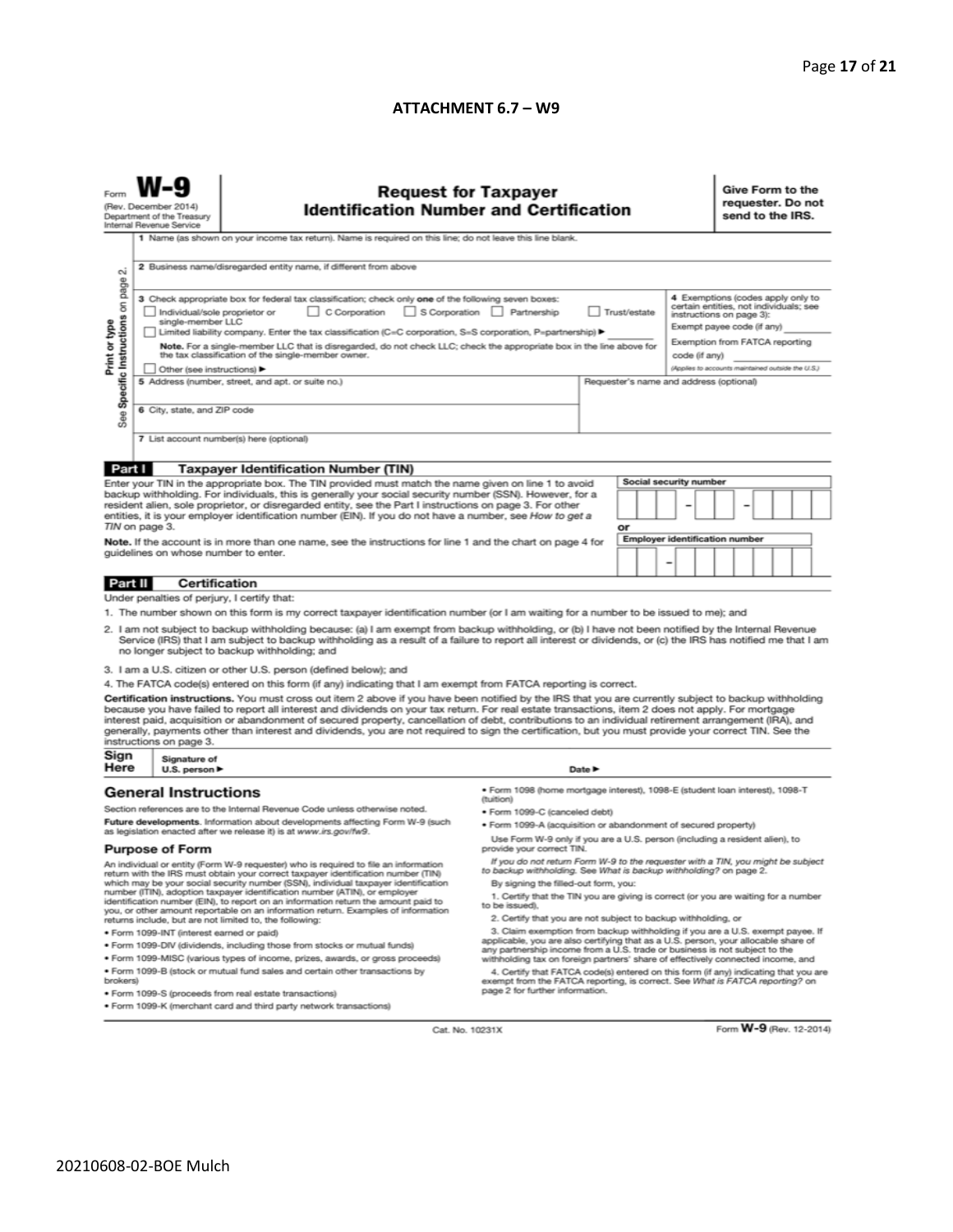#### **ATTACHMENT 6.8 – Standard Terms & Conditions SUMNER COUNTY BOARD OF EDUCATION (SCS)**

#### **1. PREPARATION AND SUBMISSION OF BID.**

- **a.** Failure to examine any drawings**,** specifications, or instructions will be at the proposer's risk. Any deviation from the stated terms, conditions and specifications must be coordinated with and approved in writing by the SCS Purchasing Supervisor.
- **b.** RFP/ITB SUBMITTAL / SIGNATURE: Proposal shall give the full name and business address of the bidder. If the proposer is a corporation, the name shall be stated as it is in the corporate charter. Proposals must be signed in ink by the proposer's authorized agent. Unsigned proposals will be rejected. Proposals are to be sealed and the outside of the envelope is to reference the RFP/ITB number. The person signing the proposal must show their title, and if requested by the institution, must furnish satisfactory proof of his or her authority to bind his or her company in contract. Proposer understands that by submitting a proposal with an authorized signature, it shall constitute an offer to SCS. Proposals must be typewritten or in ink; otherwise they may not be considered. Purchase orders will be issued to the firm name appearing on the W9. Electronic submissions via email, fax, etc. shall not be accepted.
- **c.** SCS is not responsible for any costs incurred by any vendor pursuant to the RFP/ITB. The vendor shall be responsible for all costs incurred in connection with the preparation and submission of its proposal.
- **d.** All proposers must be in compliance with T.C.A. § 62-6-119 at the time of proposal submission and provide evidence of compliance with the applicable provisions of the chapter before such proposal may be considered.
- **e.** Proposals are to be received in the location designated in the RFP/ITB no later than the specified date and time. Late submissions will NOT be opened or considered.
- **f.** No erasures permitted. Errors may be crossed out and corrections printed in ink or typewritten adjacent to error and must be initialed in ink by person signing the proposal.
- **g.** Specifications: Reference to available specifications shall be sufficient to make the terms of the specifications binding on the proposer. The use of the name of a manufacturer, or any special brand or make in describing an item does not restrict the proposer to that manufacturer or specific article, unless specifically stated. Comparable products of other manufacturers will be considered if proof of compatibility is contained in the proposal. Proposers are required to notify SCSs Purchasing Supervisor whenever specifications/procedures are not perceived to be fair and open. The articles on which the proposal is submitted must be equal or superior to that specified. Informative and Descriptive Literature: The proposer must show brand or trade names of the articles proposed, when applicable. It shall be the responsibility of the proposer, including proposer's whose product is referenced, to furnish with the proposer such specifications, catalog pages, brochures or other data as will provide an adequate basis for determining the quality and functional capabilities of the product offered. Failure to provide this data may be considered valid justification for rejection of proposer.
- **h.** Samples: Samples of items when called for, must be furnished free of expense, and if not destroyed will, upon proposer's request within ten (10) days of RFP/ITB opening, be returned at the proposer's expense. Each sample must be labeled with the proposer's name, manufacturer's brand name and number, RFP/ITB number and item reference.
- **i.** Time of Performance: The number of calendar days in which delivery is to be made after receipt of order shall be stated in the RFP/ITB and may be a factor in making an award, price notwithstanding. If no delivery time is stated in the bid, bidder agrees that delivery is to be made within two weeks (10 business days) of order.
- **j.** Transportation and delivery charges should be included in the price and be fully prepaid by the vendor to the destination specified in the RFP/ITB. Proposal prices shall include delivery of all items F.O.B. destination.
- **k.** New materials and supplies must be delivered unless otherwise specifically stated in the RFP/ITB.
- **l.** Alternate/multiple bids will not be considered unless specifically called for in the RFP/ITB.
- **m.** Only proposals submitted on RFP/ITB forms furnished by SCS will be considered.
- n. By signing this RFP/ITB where indicated, the proposer agrees to strictly abide by all applicable local, state and federal statutes and regulations. The proposer further certifies that this proposer is made without collusion or fraud.
- **o.** Error in Proposal. In case of error in the extension of prices in the proposal, the unit price will govern. Late submissions will NOT be opened or considered. Proposers are cautioned to verify their proposals before submission, as amendments received after the RFP/ITB deadline will not be considered. No proposals shall be altered, amended or withdrawn after opening. After proposal opening, a proposer may withdraw a proposal only when there is obvious clerical error such as a misplaced decimal point, or when enforcement of the proposal would impose unconscionable hardship due to an error in the proposal resulting in a quotation substantially below the other proposals received. Proposal withdrawals will be considered only upon written request of the proposer.
- **2. OPEN RECORDS.** In order to comply with the provisions of the Tennessee Open Records Act, all proposals will be publicly opened and are subject to public inspection after the award upon written request. Proposers may be present at RFP/ITB opening. Summary information will be posted the SCS website, www.sumnerschools.org under the Invitation to Bid link.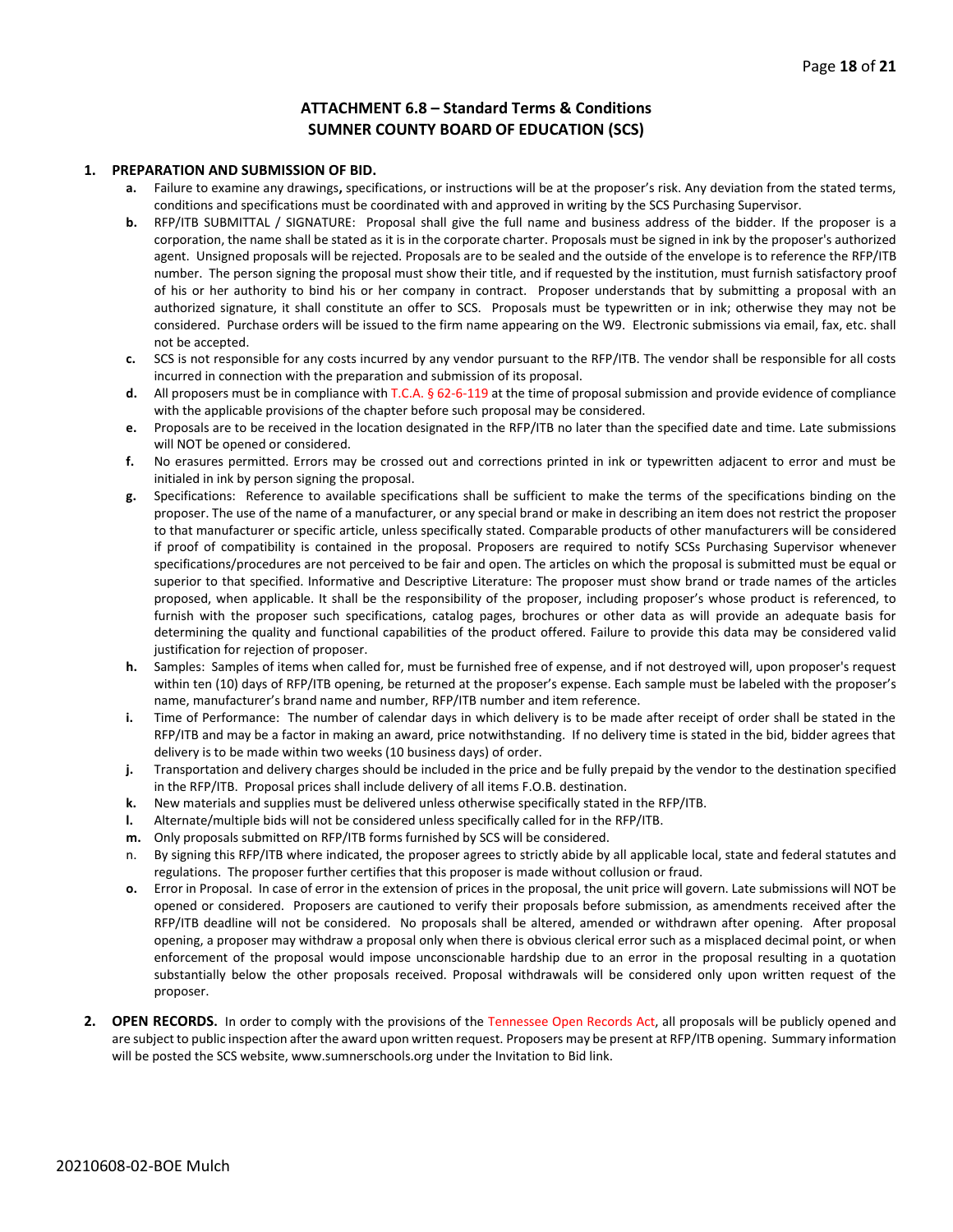- **3. ACCEPTANCE AND AWARD.** SCS reserves the right to reject any and all proposals and to waive any informality in proposals and, unless otherwise specified by the proposer to accept any item in the proposal. Action to reject all proposals shall be taken for unreasonably high prices, errors in the proposal documents, cessation of need, unavailability of funds, or any other reason approved by SCS.
	- a. Contracts and purchases will be made with the lowest, responsive, responsible, qualified proposer. The quality of the articles to be supplied, their conformity with the specifications, their suitability to the requirements of the Institution, cash discount offered, and the delivery terms will be taken into consideration.
	- b. Any deviation from these stated terms, specifications and conditions must be coordinated with and approved in writing by the Purchasing Supervisor.
	- c. Prices quoted on the response (if any) are to be considered firm and binding until the said equipment, supplies or services are in the possession of SCS.
	- d. SCS reserves the right to order more or less than the quantity listed in the proposal.
	- e. If a proposer fails to state a time within which a proposal must be accepted, it is understood and agreed that SCS shall have ninety (90) days to accept.
	- f. No purchase or contract is authorized or valid until the issuance of a SCS purchase order in accordance with SCS policy. No SCS employee is authorized to purchase equipment, supplies or services prior to the issuance of such a purchase order.
	- g. The contract may not be assigned without written SCS consent.
	- h. If the appropriate space is marked on the RFP/ITB, other Institutions (such as State, Local and/or Public Agencies) may purchase off the contract during the same period as SCS.
	- i. The awarded proposer will be required to post a performance and payment bond in the amount of 25% of the contract price if it exceeds \$100,000 as stated by T.C.A. §12-4-201.
	- j. If the project cost is in excess of \$25,000 a performance bond must be secured by the requesting part in an amount equal to the market improvement value.
	- k. By submission of this bid and signature thereof, the Bidder acknowledges compliance with the provisions of Public Chapter No. 587 / Senate Bill No. 2048 (Employee Background Check). The Bidder further agrees to submit a formal certification thereof prior to commencing work.
- **4. PAYMENT**. Payment terms must be specified in the proposal, including any discounts for early payment. Partial payments will not be approved unless justification for such payment can be shown. Terms will be NET 30 days. Payment will not be made until the conditions and specifications of the RFP/ITB are inspected and approved as conforming by persons appointed by SCS.
- **5. DEFAULT OF SELECTED VENDOR.** In case of vendor default, SCS may procure the articles or services from other sources and hold the defaulting vendor responsible for any resulting cost. If the awarded vendor violates any terms of their response, the contract, SCS policy or any law, they may be disqualified from proposing for a period of two years for minor violations or longer for major violations. Proposals from disqualified proposers will not be accepted during the period of disqualification.
- **6. INSPECTION OF PURCHASES.** Articles received which are not equivalent will not be accepted and will be picked up by the vendor or returned to vendor, shipping charges collect. SCS shall have a reasonable period in which to inspect and accept or reject materials without liability. If necessity requires SCS to use nonconforming materials, an appropriate reduction in payment may be made.
- **7. TAXES.** SCS is tax exempt; do not include taxes in quotation. Vendors making improvements or additions to or performing repair work on real property for SCS are liable for any applicable sales or use tax on tangible personal property used in connection with the contract or furnished to vendors by the state for use under the contract.
- **8. NONDISCRIMINATION.** SCS is an equal opportunity employer. SCS and bidder agree to comply with Titles VI and VII of the Civil Rights Act of 1964, Title IX of the Education Amendments of 1972, Section 504 of the Rehabilitation Act of 1973, Executive Order 11,246, the Americans with Disabilities Act of 1990, if applicable, and the related regulations to each. Each party assures that it will not discriminate against any individual including, but not limited to employees or applicants for employment and/or students, because of race, religion, creed, color, sex, age, disability, veteran status or national origin. In the event that any claims should arise with regards to violations of any such local, state or federal law, statues, rule or regulations, the vendor will indemnify and hold SCS harmless for any damages, including court costs or attorney fees, which might be incurred.
- **9. PROHIBITIONS/NO VENDOR CONTRACT FORM.** Acceptance of gifts from vendors is prohibited. T.C.A. §12-4-106. The contract documents for purchase under this RFP/ITB shall consist of the successful proposer's bid and SCSs purchase order. The proposer may request exceptions to terms and conditions and/or request SCS to accept other terms and conditions by means of subsequent documents such as invoices, warranty agreements, license agreements, etc. All subsequent documents shall be open to revision for impermissible language. SCS reserves the right to render the proposal unresponsive and subject the proposal to rejection if successful terms cannot be negotiated.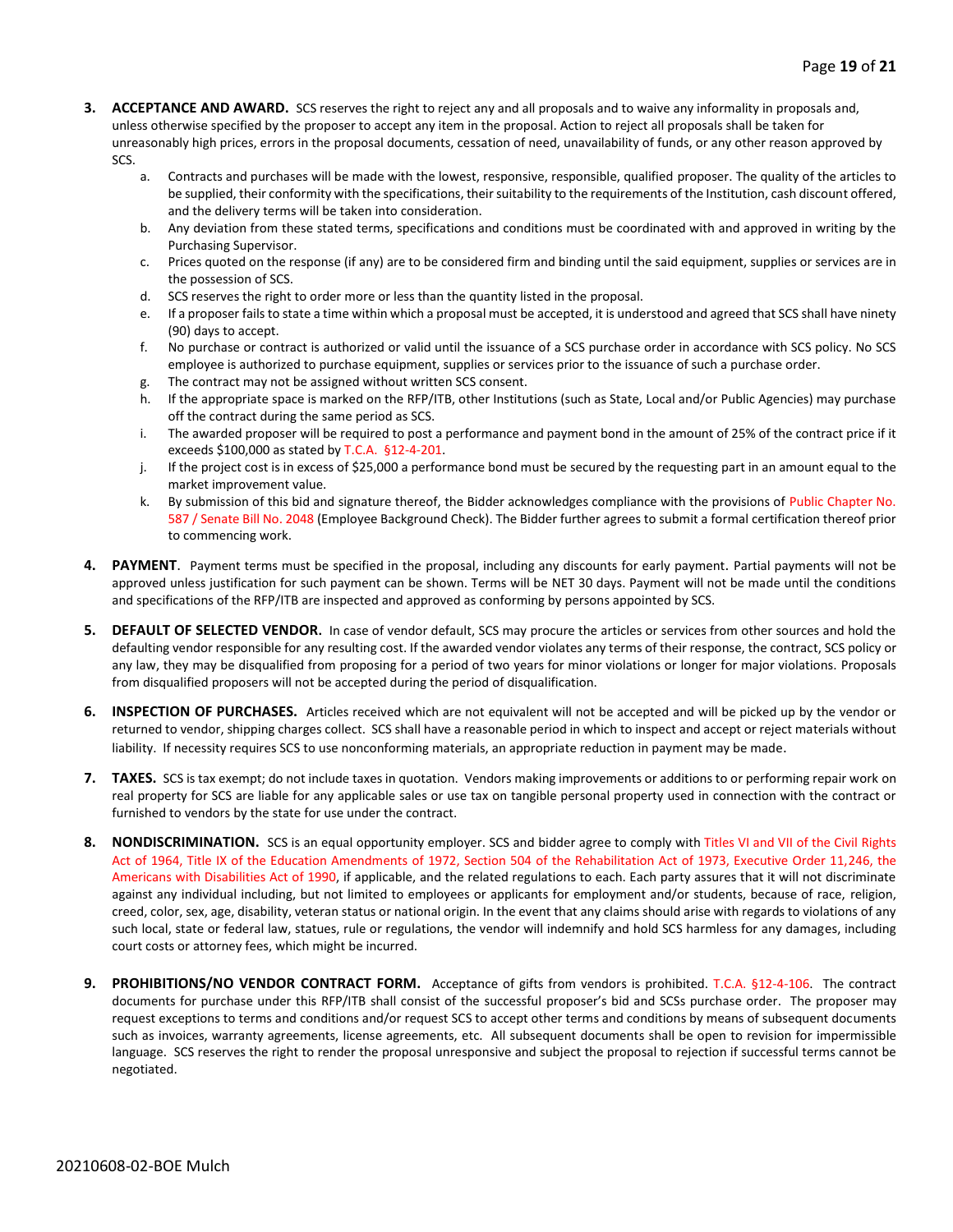- **10. PROHIBITION ON HIRING ILLEGAL IMMIGRANTS.** Tennessee Public Chapter No. 878 of 2006, T.C.A. §12-3-309, requires that Contractor attest in writing that Contractor will not knowingly utilize the services of illegal immigrants in the performance of this Contract and will not knowingly utilize the services of any subcontractor, if permitted under this Contract, who will utilize the services of illegal immigrants in the performance of this Contract. The attestation shall be made on the form, Attestation re Personnel Used in Contract Performance ("the Attestation"), which is attached and hereby incorporated by this reference.
- **11. SALES AND USE TAX.** Before the Purchase Order/Contract resulting from this RFP/ITB is signed, the apparent successful proposer must be registered with the Department of Revenue for the collection of Tennessee sales and use tax as required by T.C.A. §12-3-306.
- **12. ASSIGNMENT.** Neither the vendor nor SCS may assign this agreement without prior written consent of the other party.
- **13. LIABILITIES.** The vendor shall indemnify SCS against liability for any suits, actions or claims of any character arising from or relating to the performance under this agreement by the vendor or its subcontractors. SCS has no obligation for the payment of any judgement or the settlement of any claim made against the vendor or its subcontractors as a result of obligations under this contract.
- **14. APPLICABLE LAW.** Any contract shall be interpreted under the laws and statutes of the State of Tennessee. SCS does not enter into contracts which provide for mediation or arbitration. Any action arising from any contract made from this RFP/ITB shall be brought in the state courts in Sumner County, TN or in the United States Federal District Court for the Middle District of Tennessee.

Additionally, it is a violation of state statutes to purchase materials, supplies, services or any other item from a vendor that is a commissioner, official, employee or board member that has any financial or beneficial interest in such transaction, T.C.A. §12-4-101.

- **15. FUNDS**. The Proposer understands and accepts the non-appropriation of funds provision of SCS.
- **16. DATA PRIVACY AND SECURITY**. Personal Information (PI) includes but is not limited to that information protected by HIPAA, the HITECH Act, FERPA, or Gramm-Leach-Bliley) or such information which would allow a third party to gain access to the personal, medical or financial records of any of any party. Vendor represents and warrants that its collection, access, use, storage, disposal and disclosure of PI complies with all applicable federal and state privacy and data protection laws. Vendor represents and warrants that Vendor will maintain compliance with the SSAE 16 standard, and shall undertake any audits and risk assessments Vendor deems necessary to maintain compliance with SSAE16. If PI provided by SCS to Vendor is subject to FERPA. Vendor agrees that in its handling of FERPA data it will perform as a school official as that term is defined by FERPA regulations. Vendor acknowledges that its improper disclosure or redisclosure of PI covered by FERPA may, under certain circumstances, result in Vendor's exclusion from eligibility to contract with SCS for at least five (5) years. Vendor shall provide SCS with the name and contact information for an employee of Vendor who shall serve as SCS's primary security contact and shall be available to assist Customer twenty-four (24) hours per day, seven (7) days per week as a contact in resolving obligations associated with any security incident in which it is reasonably suspected that there has been a breach of information security. Vendor shall immediately mitigate or resolve any Security Incident, at Vendor's expense and in accordance with applicable privacy rights, laws, regulations and standards. Vendor shall reimburse SCS for actual costs incurred by SCS in responding to, and mitigating damages caused by, any Security Incident, including all costs of notice and/or remediation incurred under applicable law as a result of the Security Incident.
- **17. IRAN DIVESTMENT ACT.** By submission of this proposal, each proposer and each person signing on behalf of any proposer certified, and in the case of a joint proposal, each party thereto certifies as to its own organization, under penalty of perjury, that to the best of its knowledge and belief that each proposer is not on the list created pursuant to T.C.A. §12-12-106.
- **18. COMPLIANCE WITH CONDUCT STANDARDS**. Contractors shall be fully responsible for the conduct of its employees, subcontractors, representatives and agents. Loud or offensive music, language or behavior is unacceptable. Tobacco use of any type and vaping is prohibited on SCS property. Contact or interaction with staff or students is not allowed excepted between designated representatives of SCS and Contractor.